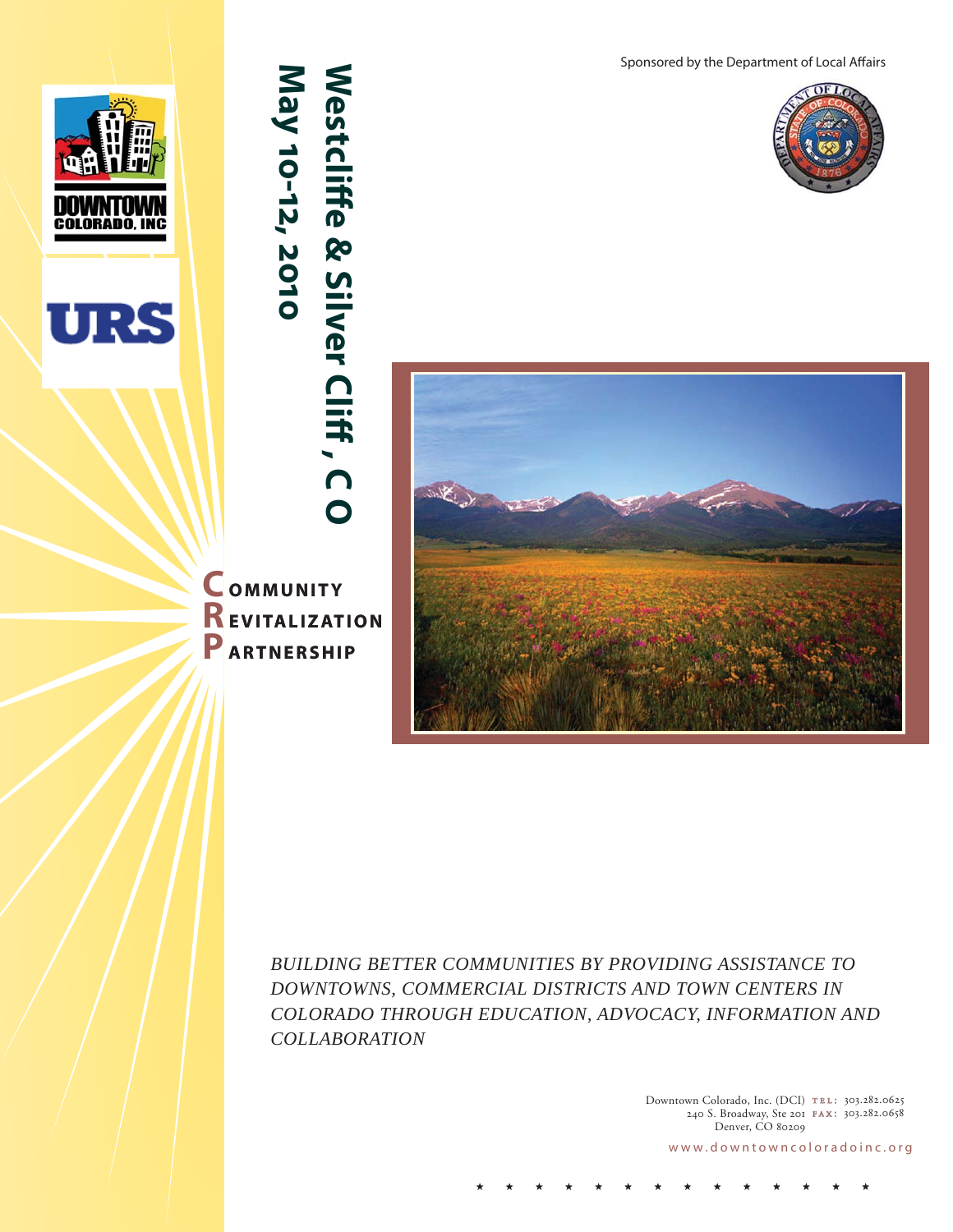

# 70 **Report Components**  $\bigcap$ Com  $\overline{\bullet}$  $\bigcirc$  $\overline{\phantom{0}}$ D<br>D  $\overline{\mathbf{r}}$

# **Participating Stakeholders 3 Report Structure 3 Executive Summary 4-5 Background Information 5-6 Observations 7 Organization 7-16 Promotions 16-20 Economic Restructuring 21-23 Design 23-31 Historic Preservataion 31-32 Funding Mechanisms 32-36**

 **Appendices 37**

# Team Members

- Kristie Borchers, Lake City DIRT
- Katherine Correll, Downtown Colorado, Inc
- Christy Culp, Department of Local Affairs
- Deb Downs, Department of Local Affairs
- Bill Gray, Department of Local Affairs
- Lauren Howell, DOLA/CSU
- Michael Hussey, Nolte Engineering
- Jamie Licko, Centro
- Carrie McCool, McCool Development Solutions
- Jesse Silverstein, Colorado Brownfield Foundation
- Genevieve Zeman, Downtown Colorado, Inc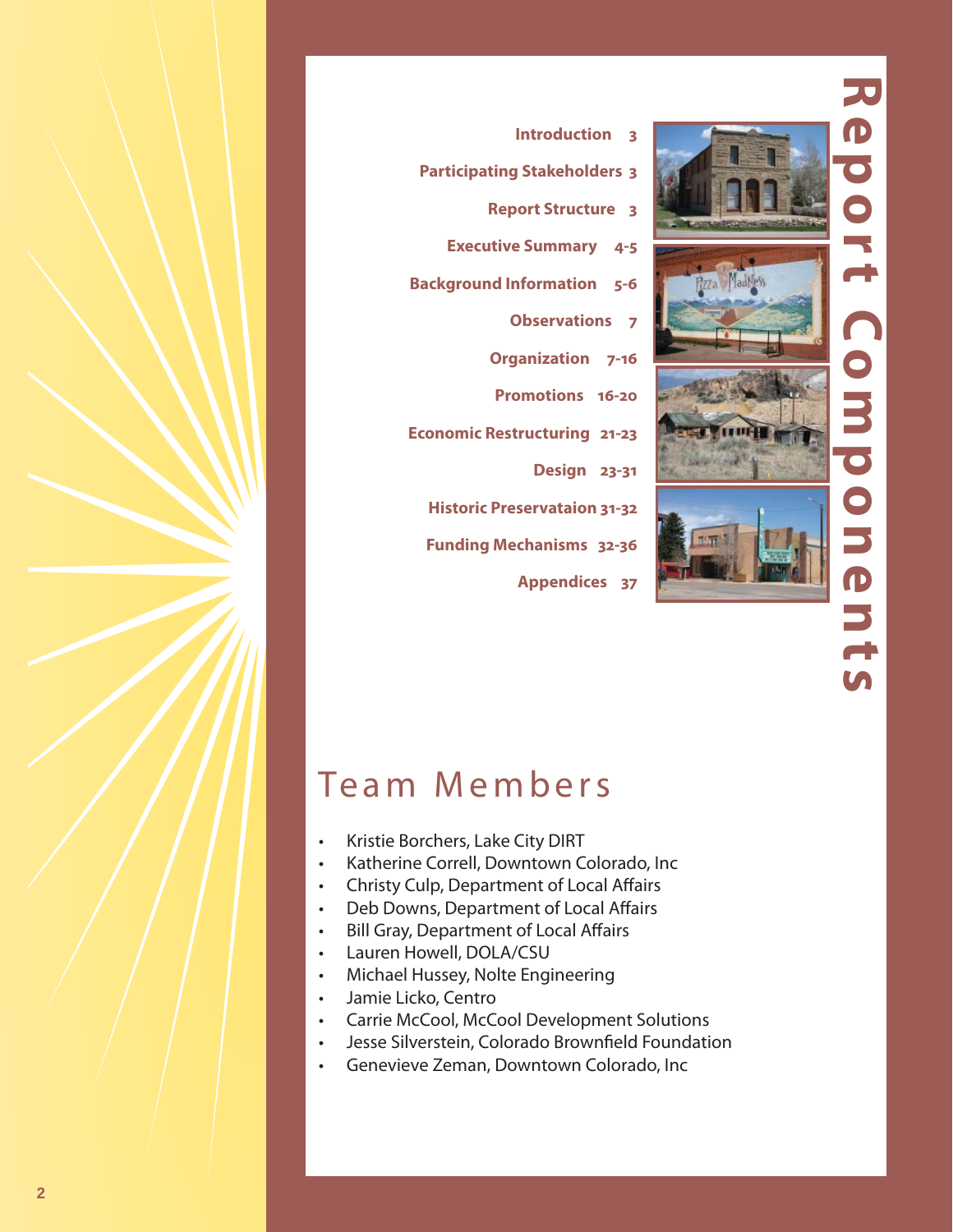# Introduction

Community Revitalization Partnership Program Sponsored by the Colorado Department of Local Affairs working in partnership with Downtown Colorado, Inc. and the Towns of Westcliffe and Silver Cliff. This program is partially supported by the State Historical Fund.

Welcome to the downtown assessment for the Colorado communities of Westcliffe and Silver Cliff. Colorado communities have the opportunity to apply for assistance through the Community Revitalization Partnership (CRP) program, a collaborative program between the Department of Local Affairs (DOLA), Downtown Colorado, Inc., the state's non-profit Main Street affiliate, and the local community.

Downtown Colorado, Inc. assembled a team of volunteer professionals including designers, planners, land use, and finance experts to work in Westcliffe and Silver Cliff for three days and then help write this report after the visit. The assessment team appreciated the invitation to learn about and assist your community and worked diligently to provide relevant and realistic input towards the betterment of Main Street Custer County.





# Participating Stakeholders

- Towns of Westcliffe and Silver Cliff Elected and Appointed Officials and Staff
- Custer County Commissioners
- Custer County Area Merchants & Chamber of Commerce
- Custer County School
- Area Non-Profits
- West Custer County Library District
- West Custer County Hospital District
- Wet Mountain Valley Fire Protection District
- Wet Mountain Tribune
- Business Owners
- Residents

# Report Structure and Four Point Approach

This report is structured based on a loose interpretation of the National Trust for Historic Preservation's Main Street Approach. The Colorado Main Street Program is a program to revitalize traditional downtown districts within the context of historic preservation.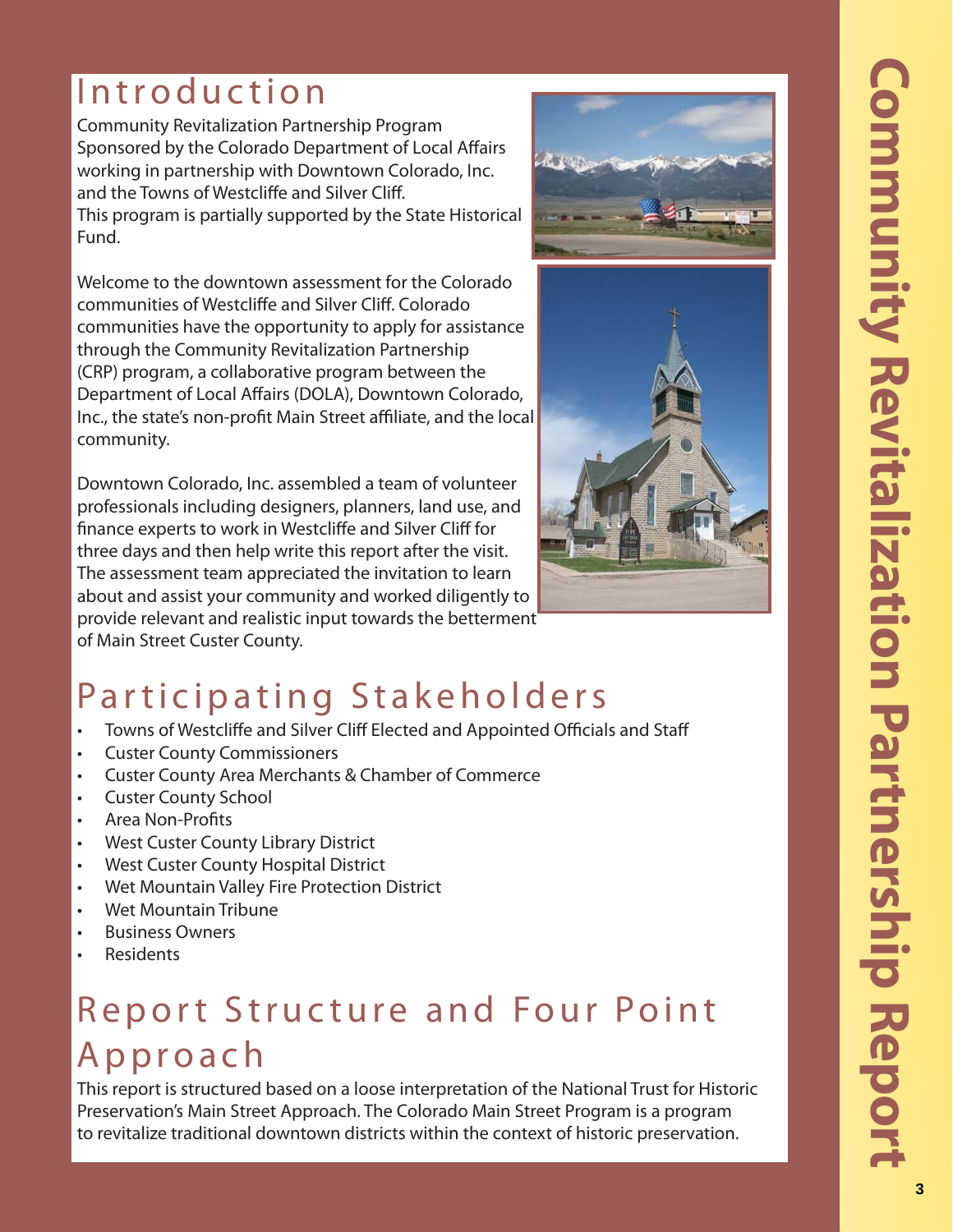The program uses an approach that advocates a return to community self-reliance, local empowerment, and the rebuilding of central business districts based on their traditional assets of unique architecture, personal service, local ownership, and a sense of community. This methodology addresses the following four areas and combines activities in these areas to develop a community's individual strategy for strengthening and redeveloping its central business district. The four points are:

(1) Organization – Establishing consensus and cooperation by building effective **partnerships among all downtown stakeholders.** The Main Street approach to central business district revitalization requires the effort of the entire community. The merchants, property owners, local government officials, and civic leaders must agree to support common goals for revitalization and join together in a partnership. Successful Main Street programs are usually structured as nonprofits guided by an active working board. The board will create four standing committees (design, organization, economic restructuring and promotion) that will develop projects and work plans for implementation. Local programs hire a paid program manager to coordinate the efforts of volunteers in implementing the program.

 **(2) Promotion – Creating and marketing a positive image based on the unique attributes of the downtown.** The promotions of the central business district as a single, unified commercial area – in the same way that a major shopping mall is promoted – will help attract customers and strengthen Main Street's role as a viable business center. The Main Street organization can coordinate an aggressive promotion and marketing campaign that includes a program of special events, retail promotions, image promotion and on-going public relations.

 **(3) Design – Enhancing the unique visual quality of downtown by addressing all design elements to create an appealing environment.** Good design is essential to all aspects of downtown revitalization. The Main Street design philosophy is rooted in historic preservation and seeks to use and enhance those elements of quality design which remain in our communities. Neglect and misguided improvements may have taken a toll on the appearance of downtown, affecting its perceived economic potential. Renovated facades and creative merchandising displays, appropriate landscaping and public improvements are all part of downtown's long-lasting visual appeal and a wellfunctioning physical environment.

 **(4) Economic Restructuring – Strengthening downtown's existing economic assets**  and fulfilling its broadest market potential. To become competitive, downtown must reposition itself. With a thorough understanding of today's market, downtown can develop strategies to enhance the competitiveness of existing merchants, recruit new businesses, create new anchors and convert unused space into new uses.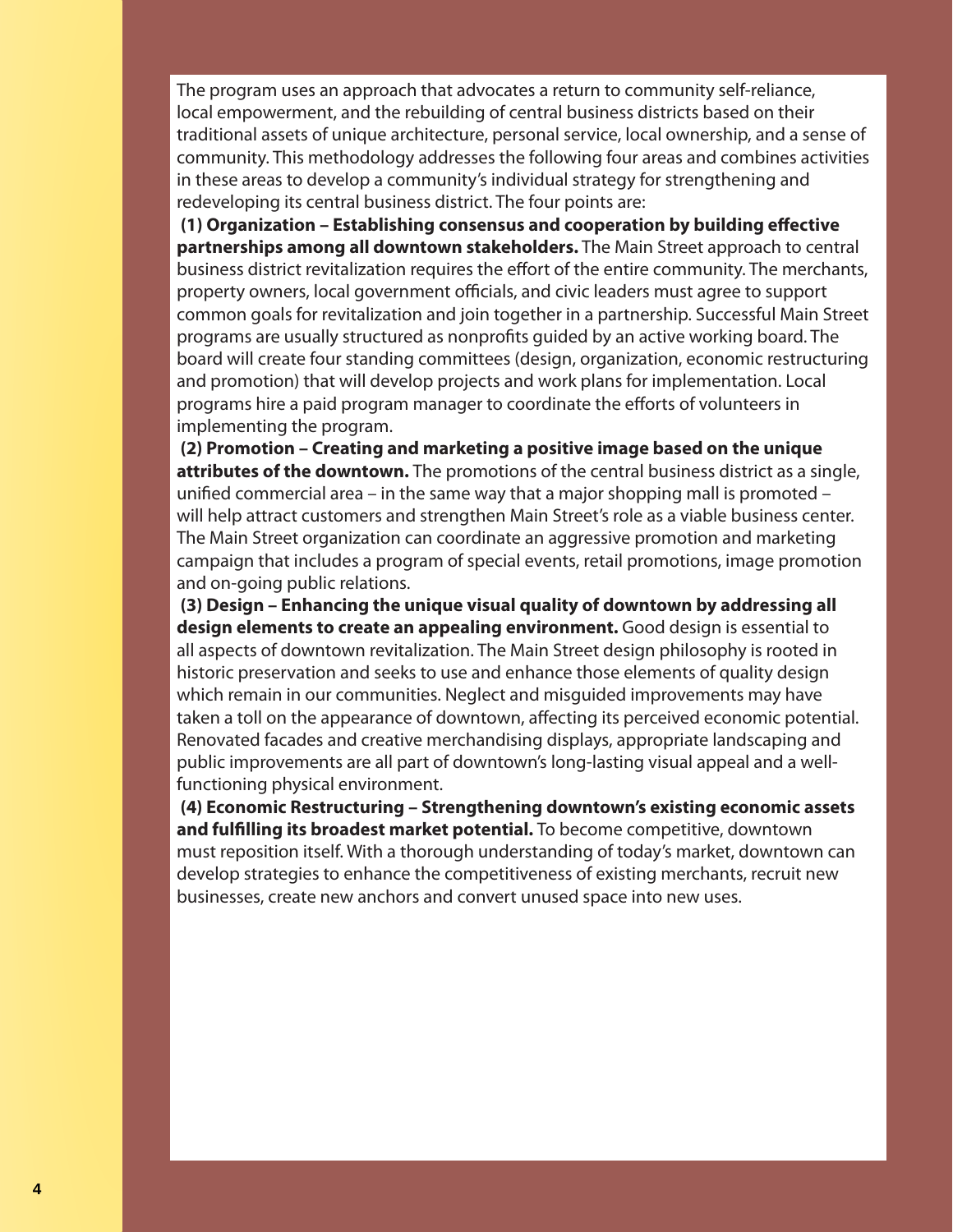# Executive Summary

The Towns of Westcliffe and Silver Cliff contacted DCI and DOLA to conduct a combined Community Revitalization Partnership (CRP) to look at the downtown and particularly how to create and sustain an economically viable business community which would look at: business mix, attraction, and retention, appearance of vacant buildings on main street, historic downtown structures while maintaining historical integrity, infrastructure and drainage issues. The request was made to create and sustain an economically viable business community through a community identity and marketing plan.

Westcliffe has a vibrant tourist and summer resident-based economy between May and September, however, the winter brings a slow-down that, for some businesses, is too much to survive. Silver Cliff suffers much of the same, but is also hampered by the fact there is no visually appealing, economically viable "main street" or "town center" where citizens and visitors can congregate, shop or celebrate.

Both communities, Westcliffe and Silver Cliff (collectively, "the Cliffs") are filled with dedicated and passionate residents, organizations and elected officials that are striving to make each town a wonderful place to live, work and play. Efforts, however, are somewhat divided and this is contributable to not having a common direction or vision for each community and collectively too. The communities would benefit from determining a point organization to lead main street efforts. Also, by focusing organizational efforts it quite possibly will lead to better utilization of community resources, both financial and human. To ultimately pull this together, the main street corridor must have a clear vision of what it looks like, mix of businesses, and how people will be attracted to visit and also purchase goods and services.

From a promotional stand point, the Cliffs, is situated in such a majestic landscape with many natural, recreational and heritage resources. It seems, however, that the resources are viewed as ordinary because they are just part of "everyday life." The two communities could better capitalize on the natural beauty and amenities at their doorstep.

Lastly, both Westcliffe and Silver Cliff struggle with an inconsistent year-round economy, which makes living and working in the area a challenge. This requires many to hold more than one job per household to make ends meet throughout the year, as either a business or resident. To address this, the Cliffs, along with the County, need to tackle the economic and market conditions that exist by completing an economic and market analysis to gain an understanding of government finances, population and employment trends, and forecasts as well as an understanding of the local and regional market and economy. The towns and county must create a clear plan for needs and the desired mix of sales tax and job-creating business development for the purpose of creating a 12-month economy.



# Background Information

Westcliffe and Silver Cliff are located in south-central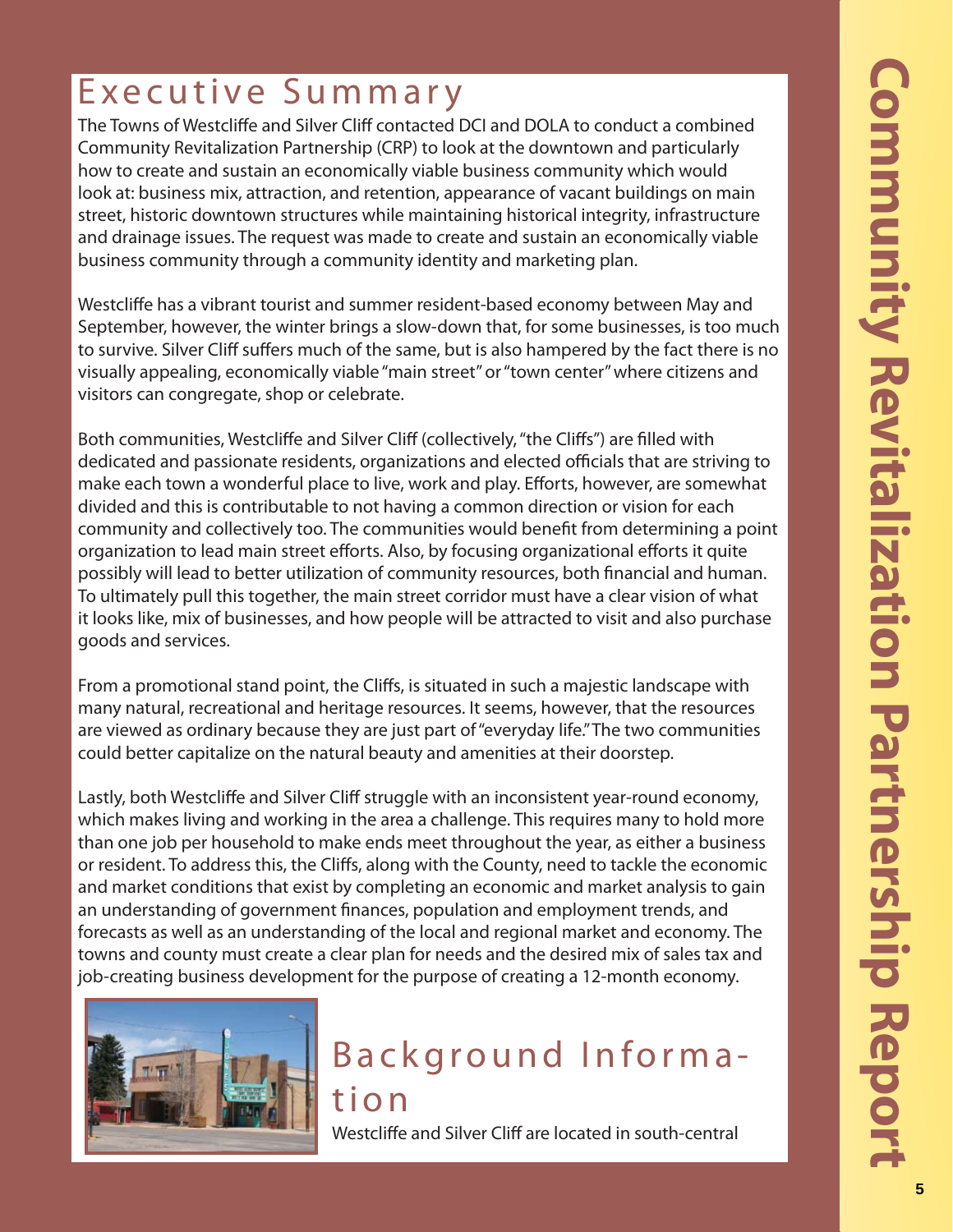Colorado nestled between the Wet and Sangre de Cristo mountain ranges. Westcliffe is the County seat for Custer County. Situated in the Wet Mountain Valley (Sierra Mojada) at the intersection of two state highways, the Town of Westcliffe presently covers approximately 1.1 square miles of land area and Silver Cliff, at the base of the cliffs to the east is 14.7 square miles.

# **Westcliffe**

Dr. William A. Bell owned the ranch that the original town of Westcliffe is platted on and began to sell his subdivided lots after convincing the Denver and Rio Grande Western Railroad to extend its rail line to his property in 1881, nearby the booming mining town of Silver Cliff. Westcliffe was incorporated in July 1887 and is named for Westcliffe-on-the-Sea in England, the birthplace of Dr. Bell.

Over the past 113 years, the population of Westcliffe has fluctuated significantly, experiencing the "boom and bust" cycles common throughout Colorado's history. Westcliffe is once again "booming," with a strong national and state economy during the last decade fueling new population growth. From 1990 to 1999, Westcliffe's population increased 52.6 percent, from 312 to 476 persons.



Westcliffe is the region's economic center, the "downtown" for Custer County and the Wet Mountain Valley. Since 1990, the number of wage and salary jobs in Custer County has doubled, while unemployment rates have dipped to below 5 percent. Average annual wages are also increasing in Custer County, although they still lag behind the state average. Between 1994 and 1999, the average annual wage in Custer County increased from \$13,836 to \$19,117, a 40-percent increase. During that

same time period, average annual wages increased 31 percent statewide, averaging \$34,189 in 1999.

# **Silver Cliff**

In June 1878 silver was discovered on a sheer cliff beside the present location of the town, and thus Silver Cliff's boom began. Silver Cliff became an incorporated town in February 1879 and as was typical with most Colorado mining towns in the mid to late 19th century, the population grew rapidly. By 1881 it was estimated some 6,000 to 16,000 people were living in Silver Cliff with most searching for fortune in the form of a dark greasy-looking rock, which when melted turned out to be 75 percent silver.

As people continued to pour into the town, some had the forethought to begin the process of planning the physical growth of the town. Soon, streets were surveyed and lots were zoned for homes and businesses. This was also being done in preparation for the arrival of the Denver and Rio Grande narrow gauge railroad; however the railroad stopped a full mile west of the town. And, quietly, but very quickly, Westcliffe zapped the energy from bustling Silver Cliff and it became the central town of the Wet Mountain Valley.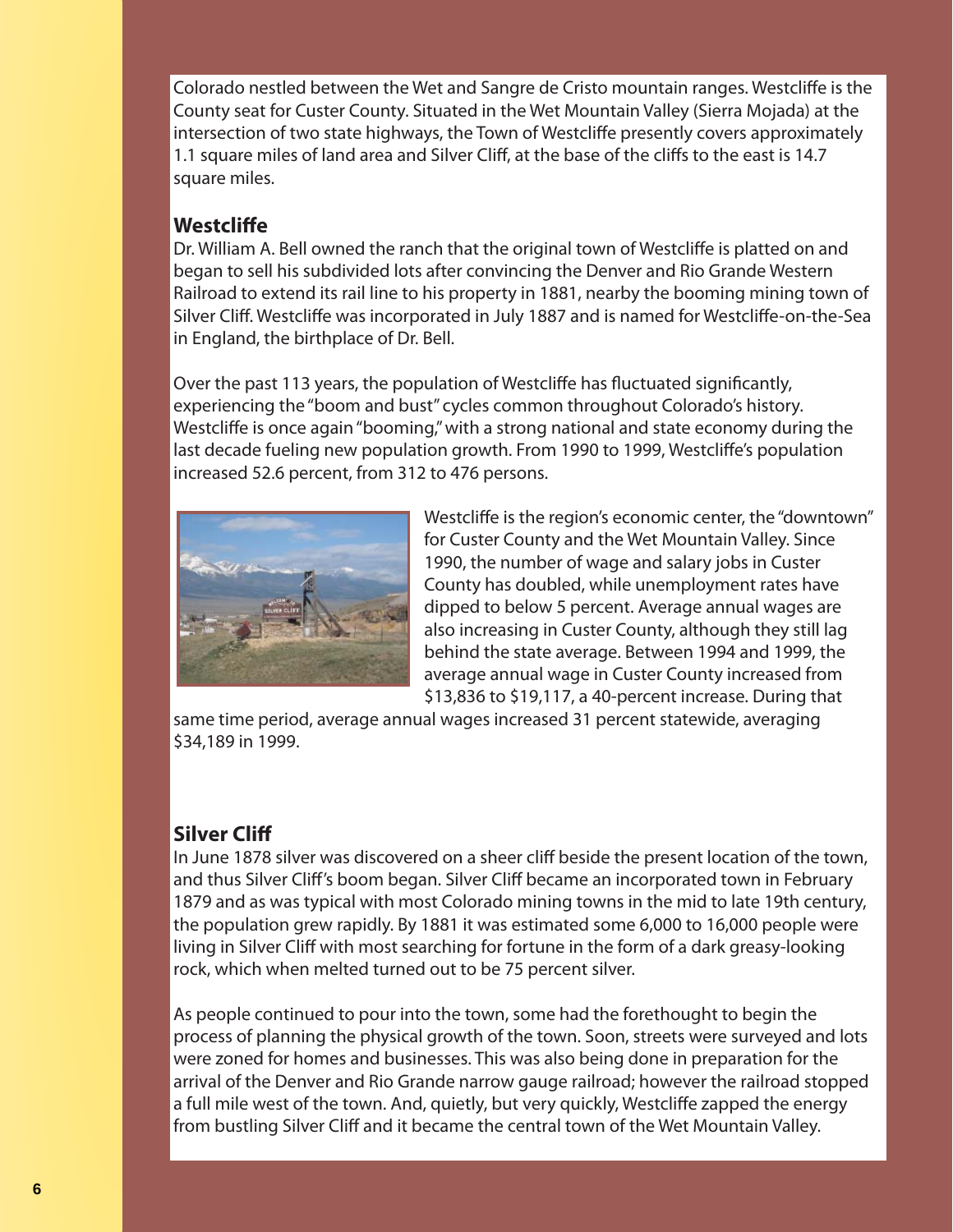By 1890 mining was dead, businesses went belly-up and the population decreased. The boom days of Silver Cliff were over. According to the 2000 U.S. census, the population of Silver Cliff was 512 and today the estimated population is 589.

There is no large employer in the town of Silver Cliff. With the exception of Family Dollar, the Silver Cliff businesses are homegrown and are operated with fewer than 10 employees and most employ five or less. Some business owners do not hire any employees. A majority of the workforce from Silver Cliff is employed at the county, school or clinic in Westcliffe, are self-employed, are building contractors or they travel to work down-the-hill in nearby Canon City, Pueblo, and Colorado Springs.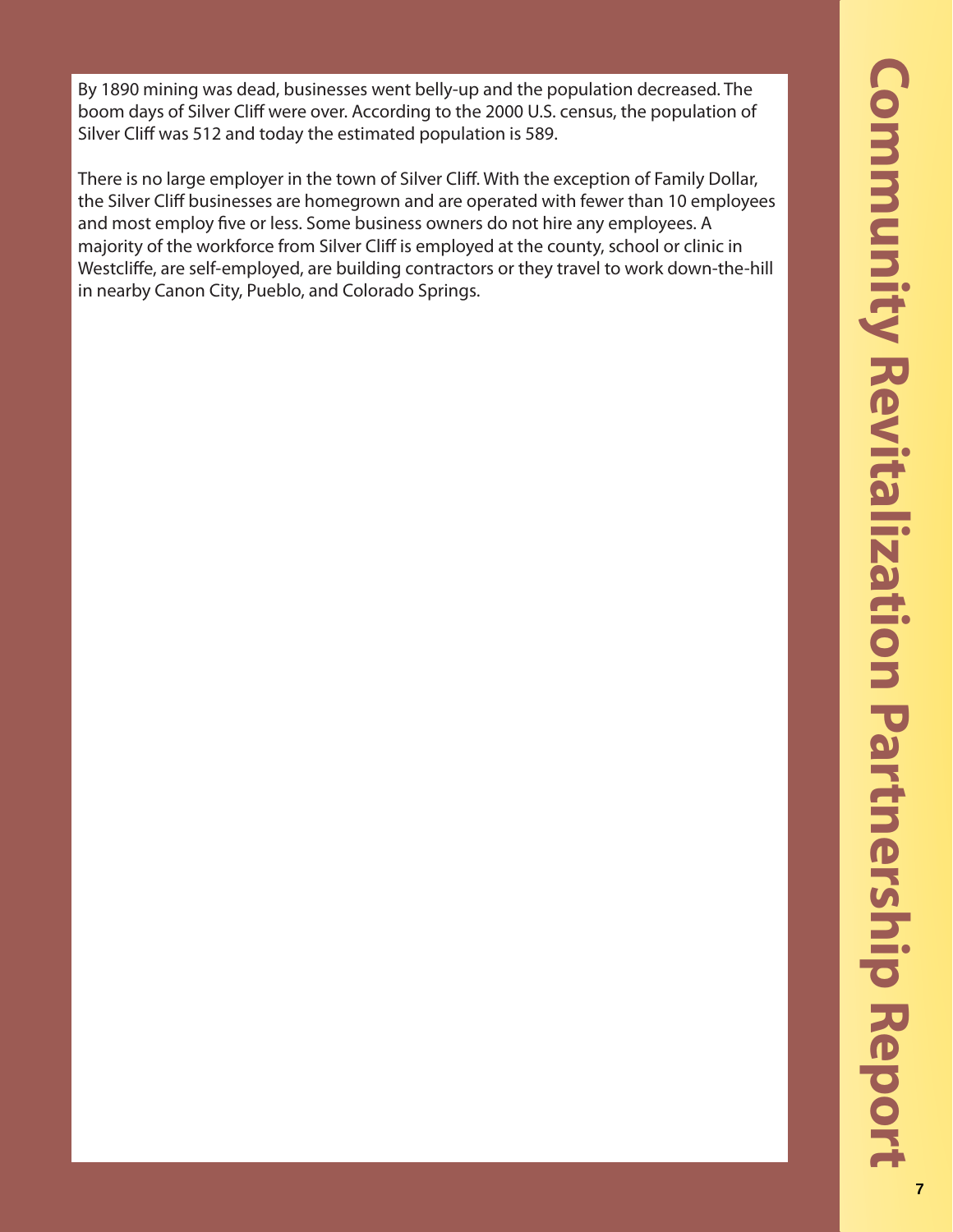# Observations

- Rich history
- Beautiful views and environment
- Very friendly people
- Enthusiastic community
- **Great festivals**
- Strong history of volunteerism and fundraising in the community
- Dedicated and focused community groups
- National Forest waterfalls, lakes, mountains.
- Great restaurants
- Retirement Community backbone of non profits
- Not always business friendly
- Community divided: pro growth/anti growth
- Seasonal economy
- Lack of events in the winter
- Inconsistent communications between towns and from towns to residents and businesses.
- Failure to market the natural resources

# Organization

The first section will look at Organization which includes developing collaboration, volunteer recruitment and management, fund-raising for the organization, and developing operational strategies. Organization involves getting everyone working toward the same goal and assembling the appropriate human and financial resources to implement a downtown revitalization program. The three principle components of organization are:

- Public and media relations;
- Volunteer development; and
- Fundraising.

A governing board and standing committees make up the fundamental organizational structure of the volunteer-driven program. Volunteers are best coordinated and supported by a paid, full-time or part-time program director as well. This structure not only divides the workload and clearly delineates responsibilities, but also builds consensus and cooperation among the various stakeholders. While a paid downtown coordinator may not currently be possible, it is something to strive for in the future.

Notwithstanding this fundamental description of a typical downtown organizational structure, numerous variations exist throughout the country and are driven largely by local circumstances. In some towns, for example, the Chamber of Commerce is strong enough to add an organizational component designated to focus on the downtown. Consider developing some form of district to dedicate resources and focus on downtown. Regardless of the organizational structure chosen, one overriding factor is demonstrated time and again in communities undertaking a program of downtown revitalization without first creating and developing a solid organizational component to oversee and manage the process, and despite the best intentions of all concerned, the program rarely accomplishes the desired outcomes and most often fades away before anything has a chance to succeed.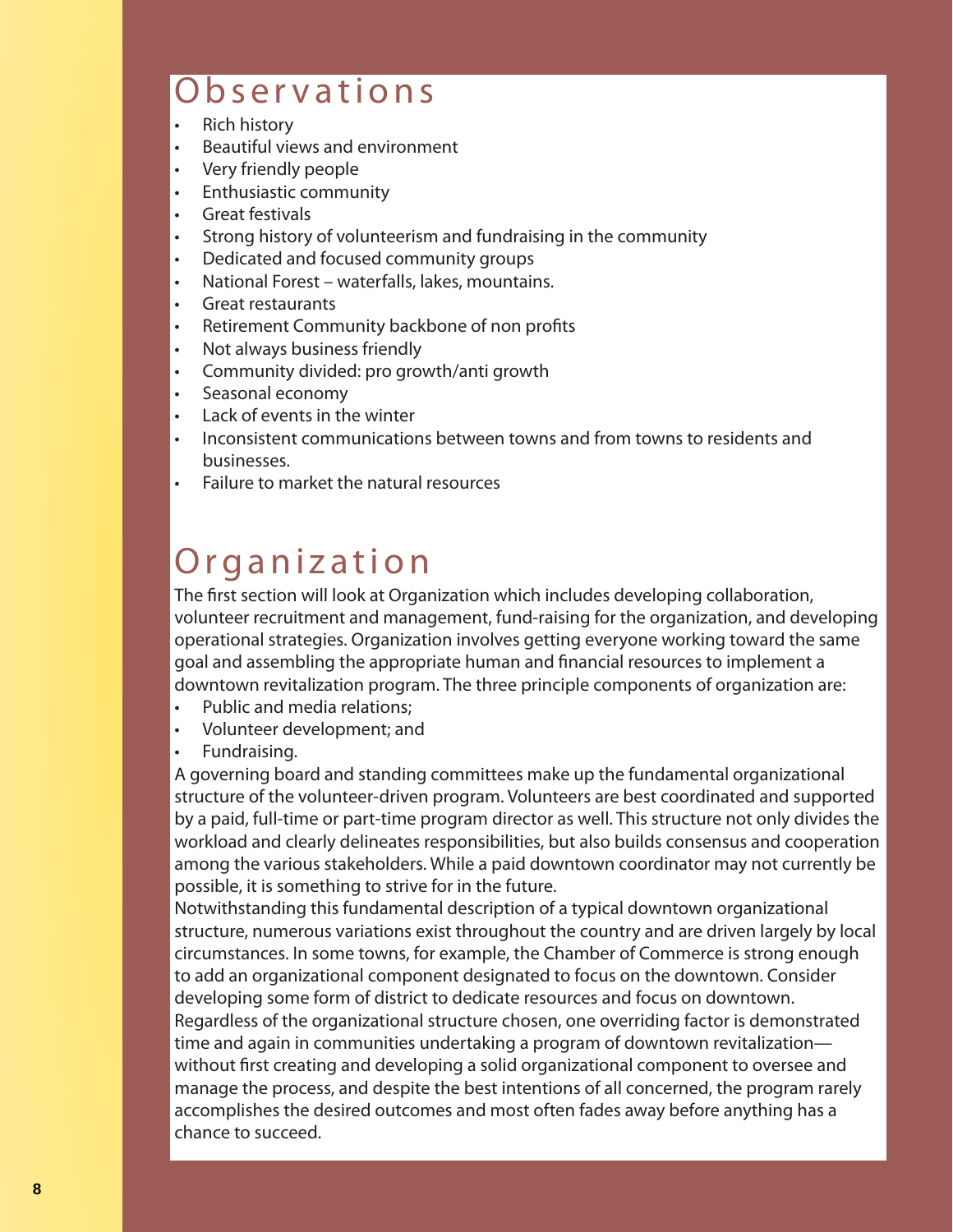Given these realities, we cannot overemphasize the importance of placing organizational development among the highest priorities of early revitalization activities. Most, if not all, of the recommendations in this report are made within the framework of this understanding.

The downtown assessment team determined that it would benefit both towns to begin marketing the district as a whole, Cliffs' Commercial District. The idea is that you can work on the perception of one part of the area, but those who are just driving through may not see all parts of the commercial district. By working on the whole area simultaneously, you may impact all passers by as well as those audiences targeted for special events or promotions.

**Observation:** There is lack of clear vision, communication, and leadership to outline the activities and services on Cliffs' Commercial District.

# **Recommendations:**

One point of contact. Make it simple to find out information about your commercial district. Determine one point of contact and vision for Cliffs' Commercial District. This community will greatly benefit from having a one-stop for finding information about the commercial district. Consider creating a clearing house of information on every business, government services, organization's events, contact information, etc. This contact would be a Cliffs' Commercial District Liaison, and expert on who to contact to find a business, open a business, training for your business, etc. The major purpose of this recommendation is to make it easy for customers, business owners, property owners, partners, etc. to spend money, open a business, collaborate with other businesses, etc.

Facilitate a conversation with groups working in the community – include everybody! Utilize the Custer County Non-Profit Collaborative/Wet Mountain Community Foundation groups to manage a facilitated discussion of all organizations to consolidate and reduce duplication in accessing resources. Consider using an outside facilitator such as a DOLA representative, or if you have trouble identifying a facilitator, contact DCI for suggestions.

• Streamline Communications. Develop clear communications between businesses, government, non-profits, and residents. See the communications section in this report to provide more detail on this topic.

• Use existing organizations to take the lead on downtown issues. Designate the Merchants & Chamber Association to head up a task force to coordinate all organizations and coordinate events and activities in downtown, create collateral materials that explain the benefits and activities of participation in the chamber. Keep reinforcing that the Chamber is going to work for the community, to make businesses stronger, and to ensure that businesses, citizens, and the community in general has a voice.

**Observation:** There are opportunities to better utilize resources in the Cliffs' Commercial District.

# **Recommendations:**

• Consider stronger enforcement of sales, use, and lodging tax to expand the amount available for Cliffs' Commercial District marketing. Re-assess use of the lodging tax money to create a stronger PRODUCT to market. A healthy and vibrant commercial district attracts business interests by appealing to both the local year-round resident and the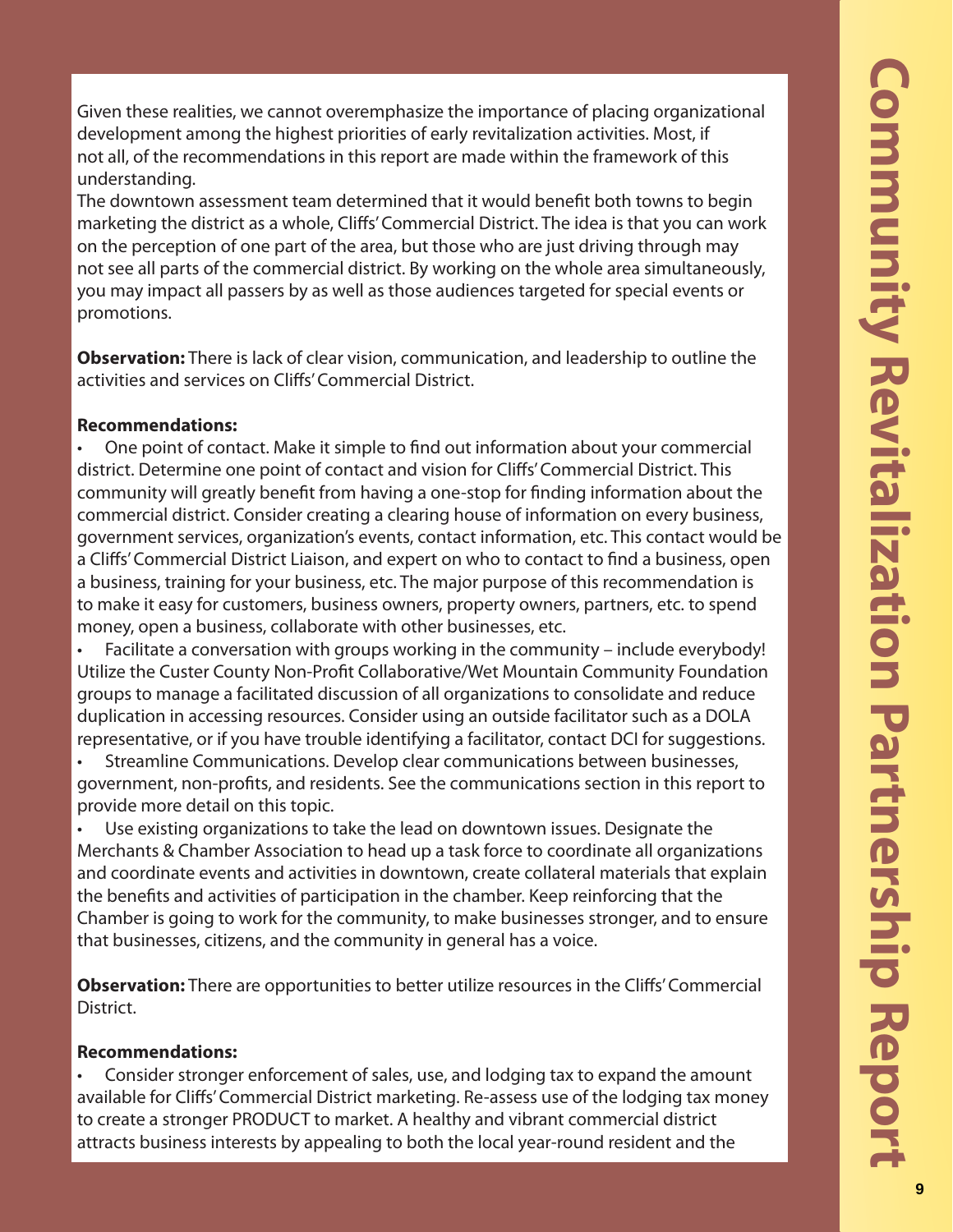visitor. Determine that a single entity, supported by the Town of Westcliffe and the Town of Silver Cliff, the Merchants Association and the Chamber of Commerce, will be the Cliffs' Commercial District promotional source. That entity could be an agency, an organization, or an individual. With Town/County funding comes public confidence and demonstration that the health of a commercial corridor is important enough to deserve focused attention and resources (such as part-time Chamber/Economic Development director). This parttime position should have government support and be accountable to all partners, but be an independent entity that is able to be responsive to business owners, the community, and the local governments. While financial support will be necessary in the initial stages, this entity must eventually become self-sustaining. A crucial step in any forward progress towards identified goals is the involvement and buy-in of the Westcliffe/Silver Cliff business community. Further research is recommended for ways that similar, small and rural Colorado communities have funded and implemented such endeavors. To gain and garner community support, local governments must play a leading role to preserve, rebuild, and revitalize the Cliffs' Commercial District by working closely with businesses, organizations, and residents. There are many tools available to gain grants, reset policy, create incentives, and partner with the public sector to improve the commercial district. Long-term funding mechanisms are available in Colorado to address specific capital and promotional needs. Create a strategy for the Cliffs' commercial area to outreach to organizations and businesses to identify short-term outcomes, to develop collaborative partnerships, tap into potential volunteer pools, sponsorship possibilities, and long term community planning activities.

The term "marketing" has wide-ranging interpretations. Varying organizations are involved in the marketing of the Westcliffe/Silver Cliff area and bringing visitors to town. This marketing can be enhanced and more effective by establishing a more complete "product" of the Cliffs' commercial district. Marketing is not a substitute for content. Consistent messaging and content could be improved. In the long run, a more-defined product is easier to market. By creating the "look" and implementation strategy through a community-based process (with help from businesses, residents, local governments, and organizations), buy-in will be inherent. It is vital to determine short-term goals and then to make clear progress towards these goals while also working on long-term planning and visioning.

An established downtown is the heart and soul of any community. To a great extent, the perception of a location as a great place or just another place depends on a vibrant economy. Being vibrant means being lively, a place to go, a place to do things. But, it takes work from all stakeholders. Businesses may need to stay open later. Residents may need to consider shopping local for everyday items. Local governments may need to implement business-friendly policies. Volunteer organizations may need to increase collaboration for common community priorities. The immediate need is for organization – someone to focus on the existing resources, move forward with goals, and to put together a program that works for this specific area.

The benefit of the lodging tax collected by hotels, motels, B&B's and other short-term lessors, like retreats and vacation home renters, is to expand the capability of a community, through promotion, marketing or other initiatives, to attract travelers and increase occupancy at the various lodgings that are collecting the tax. In fairness to all lodging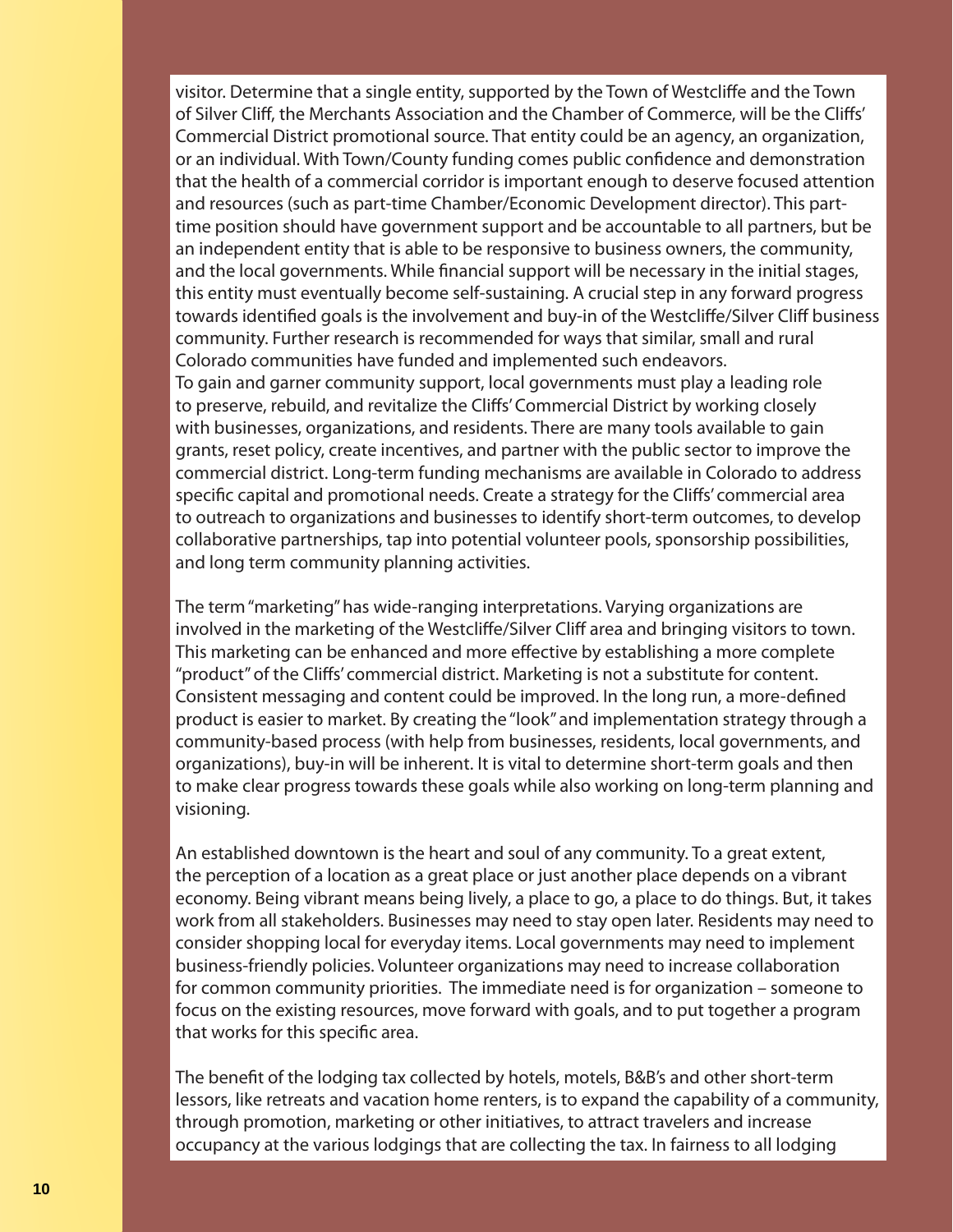businesses, the tax should be levied uniformly and spent in accordance with lodging tax rules and the priorities of the community. Enforcing the collection of this tax will benefit all collectors and other businesses in the community. We urge the county to review receipts periodically and request audits when necessary.

It is recommended any additional funding the Lodging Tax Board receives should be used to help support a Chamber/Economic Development Director who will organize and implement many of the community and business priorities, events and projects. It is recommended to continue the idea of mini-grants to help organizations hosting events which bring in overnight guests. Lodging Tax can be a built-in funding mechanism for sustainable assistance for businesses and to draw attention to the area. It is recommended that research is conducted into how other counties allocate Lodging Tax for maximum affect.

 • Consider consolidating/sharing services to reduce duplication and conserve resources. The Wet Mountain Valley has spectacular resources - talented staff , committed elected officials, a strong volunteer base, a good mix of business establishments, and natural and scenic beauty. Are there ways to consolidate or share services – with government or with nonprofits or even with businesses? The concept of consolidating or sharing services provided by the towns and county, such as a building inspector, public works crews, administration and purchasing, could help save time and money over the long run. In addition to the potential savings realized through the sharing of resources, the increased collaboration can increase community buy-in. Each stakeholder will bring specific strengths and challenges to the table.

Consider fundraising for improving the Cliffs' business support organization. A parttime Chamber/Economic Development director will be able to develop sustainable and diverse funding mechanisms for the Cliffs' business support organization. This may include Lodging Tax funds, annual donations from local governments, business memberships, private sponsorships, restricted donations, fee-for-service (the Youth Corps could be this), and product sales (historic building ornaments or some other unique product). The issue of membership vs. non-membership benefits will need to be discussed if public funding is utilized. Other communities have dealt with this issue and the National Main Street database provides case studies. A draft budget should be tied to a Diversified Funding Strategy to ensure sustainability and viability for a business support organization. This should include local government support including lodging tax funds, product sales, a plan for grant-seeking, private contributions, and fund-raising efforts.

Observation: Diversifying volunteers and projects may re-energize Cliffs' Commercial District leadership.

# **Recommendations:**

• Create a Junior Cliff Program to engage youth. Southwest Conservation Corps (SCCORPS.org) is a great resource. It is recommended to further explore opportunities for youth development in the region to accomplish commercial district improvement goals. The Community Youth Corps operate in many Southwest Colorado counties, such as Chaffee, Costilla, La Plata, Hinsdale, and Conejos counties. It is recommended that you invite a representative from the Salida office of the Southwest Conservation Corps to do a presentation. Lake City hires local adults, junior leaders, and 10 participants in 6th – 9th grades. The Lake City crew works on downtown beautification projects (trail building, flowerbed preparation, repairing benches, and painting). The students get a cash award at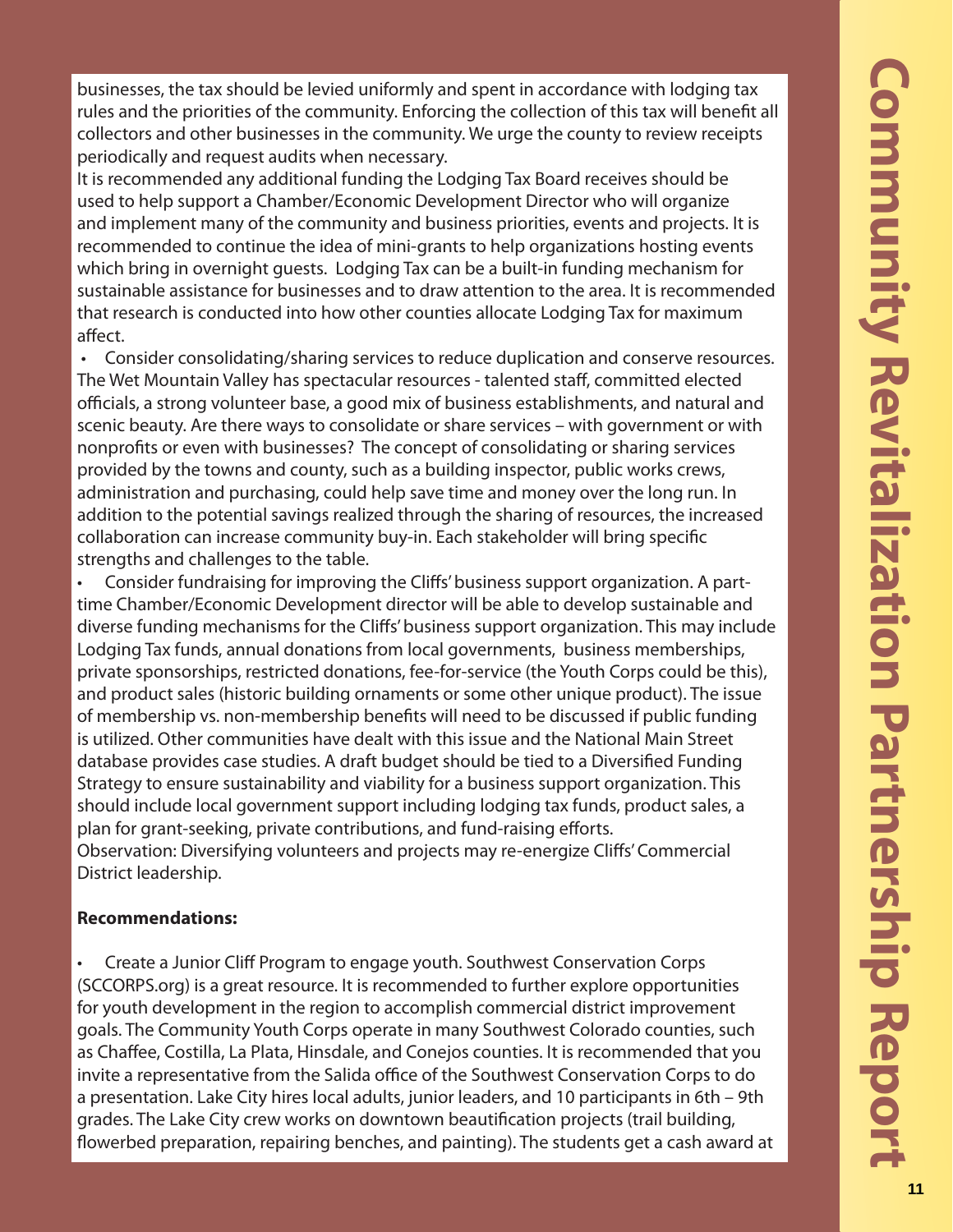the end & a voucher for an educational institute. This has been a way for us to provide an introduction to the workforce (also write resumes, are interviewed), learn work ethic (i.e. come to work on time and be prepared) and accomplish meaningful community service. This has also worked for us to develop community pride – connecting adults with youth with project managers. This multi-age approach is helping to create the civic leaders we will want tomorrow. We have also made sure that our Youth Corps does not compete with existing businesses (so no window cleaning, for example). It is recommended that you work with local businesses to develop a "work-path" for participants coming out of the Youth Corps.

 • Consider a youth business program. Consider a youth business program in conjunction with your local school to provide lifelong business skills and as a way to connect multigenerations. Involving youth in a community service commitment will eventually translate into the next generation of community leaders. To be effective and to reduce volunteer burnout, volunteer projects should be planned in advance. Have projects planned, tools or supplies ready, and start and finish projects on time. Hinsdale County has more than 20 nonprofit organizations and local governments who utilize volunteers to stretch our services and amenities. We now host a community-wide volunteer celebration and each organization gets to recognize its volunteers and the work accomplished. We hold this during the National Volunteer Appreciation Week in April. This joint event accomplishes several goals – most of our volunteers assist two or more organizations so a comprehensive event increases the peer-recognition and reduces the number of volunteer-recognition events. The Lake City event culminates in the "Citizen of the Year" announcement. The cost is split. This is another example of consolidating and sharing of resources. Even though the actual volunteer work of an animal rescue organization or an Emergency Medical Service team may be different, the dedication and passion is consistent. A celebration highlights efforts of volunteers and the work accomplished.

• Challenge the high school, garden club, the theater club, etc. to take on a downtown improvement project. What is a high-priority "rallying" project in the commercial district that could be accomplished this year? Maybe this is the installation of a kiosk that includes a change-able business directory or maybe this means more flower barrels or gardens sponsored by businesses or individuals. Physical activity is great way to develop community relationships and get real work done. It can also create an informal forum for discussion and proactively involves everyone in a solution.

• Develop community-wide volunteer recognition celebrating each organization's volunteers. Harnessing and engaging the energy of business owners, property owners, students, and seniors would benefit the commercial areas of the Towns of Westcliffe and Silver Cliff tremendously in terms of increasing outreach and support. Utilize volunteer planning tools to match tasks with volunteer strengths.

### **Communication**

Effective and efficient communications tools will be critical to the success of implementing all of the Community Revitalization Partnership recommendations for Silver Cliff and Westcliffe. In any community, successful communications between diverse stakeholder groups is the key to creating programs and projects that truly work. Effective engagement in the development of these programs can also keep stakeholders actively engaged through implementation and beyond.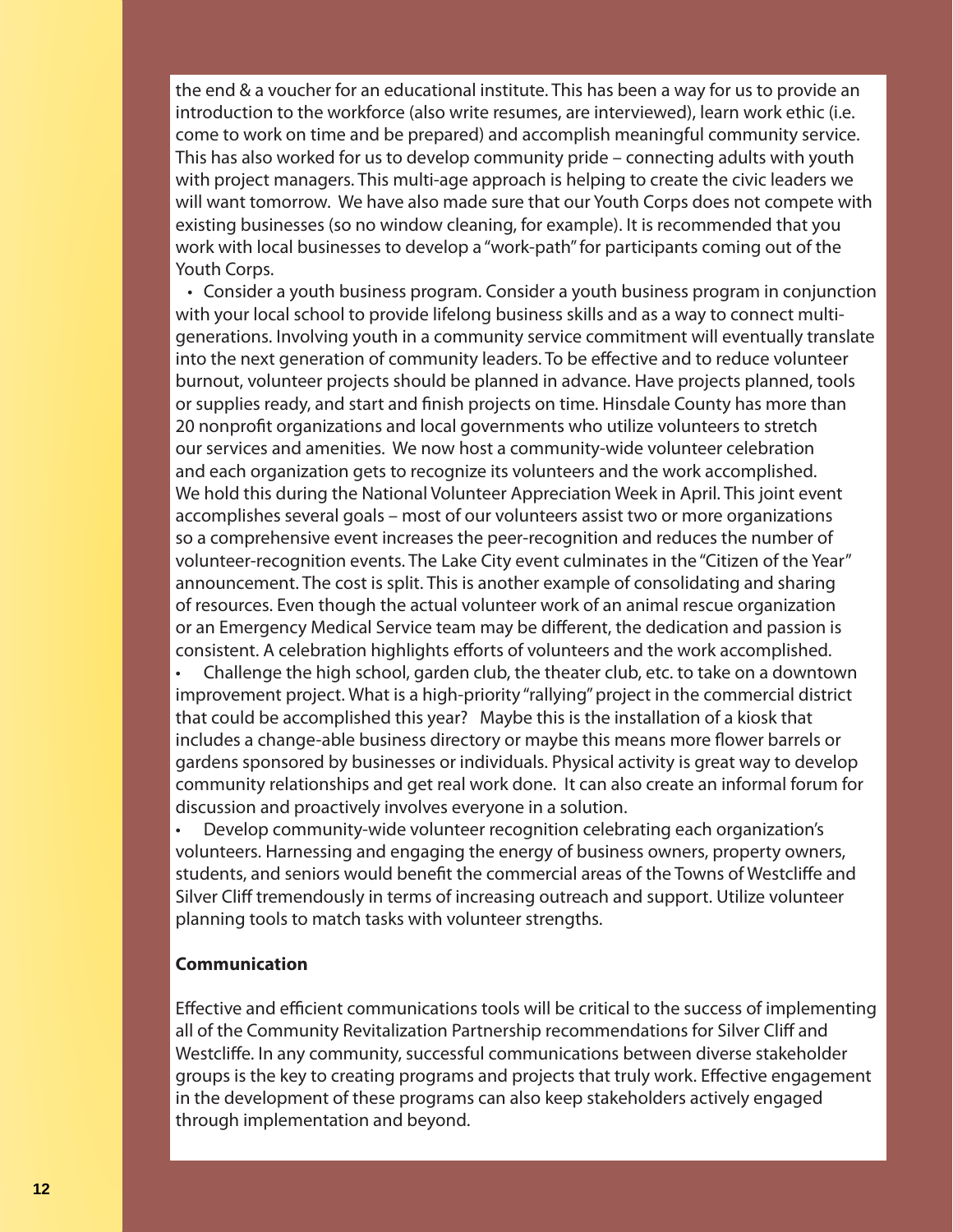| Everyone                                         | Website                                                                                                                                                                            | <b>COMMUNICATIONS STRATEGIES</b><br>Social Media                                                                                                                        | Marketing/Advertising                                                                                                                                                                                          | <b>Special Events</b>                                                                                                                                                                                                    |
|--------------------------------------------------|------------------------------------------------------------------------------------------------------------------------------------------------------------------------------------|-------------------------------------------------------------------------------------------------------------------------------------------------------------------------|----------------------------------------------------------------------------------------------------------------------------------------------------------------------------------------------------------------|--------------------------------------------------------------------------------------------------------------------------------------------------------------------------------------------------------------------------|
|                                                  | Create one website for communi-<br>٠<br>ties/downtown to market. Con-<br>sider something clever.<br>٠<br>Websites are among today's<br>most important tools for com-<br>municating | Linked to website as a way<br>m.<br>to drive traffic to website,<br>communicate up-to-date<br>information<br>Get youth involved in using<br>these mediums to market the | Create well established identity<br>×,<br>and package for branding<br>Engage the communities in the<br>٠<br>role out of a joint marketing<br>campaign                                                          | Concentrate on year-round acti-<br>vation with emphasis on shoul-<br>der seasons                                                                                                                                         |
|                                                  |                                                                                                                                                                                    | communities?                                                                                                                                                            |                                                                                                                                                                                                                |                                                                                                                                                                                                                          |
| Community<br>Members                             | Community events calendar<br>٠<br>Community news and projects<br>×<br><b>Community resources</b><br>٠<br><b>Community business listings</b><br>٠                                   | Facebook                                                                                                                                                                | Shop Local campaign<br>٠<br>Standard window posters, in<br>restaurant table tents or place-<br>mats, etc.<br>Bill stuffers to promote commu-<br>nity events and business                                       | Create special events task force<br>consisting of Merchants Assoc.,<br>Chamber, community members,<br>and businesses.<br>Conduct an analysis of events,<br>develop strategic initiatives<br>Event planning matrix - meet |
|                                                  | Newsletter opt-in<br>٠                                                                                                                                                             |                                                                                                                                                                         | Community member discount<br>cards                                                                                                                                                                             | goals for audience, year-round<br>activation                                                                                                                                                                             |
| Day-cation<br><b>Visitors</b>                    | What do they need to plan a trip<br>×<br>for a day?<br>×,<br>Package experiences/ build an                                                                                         | <b>Twisitor Center" - visitors can</b><br>send in questions about the<br>community via Twitter and<br>get responses                                                     | Target marketing to key visitor<br>т<br>areas (via ads/ billboards), tour<br>bus groups, etc.                                                                                                                  | Event series released in advance<br>with cooperative ideas<br>Unique experiences at camps for                                                                                                                            |
|                                                  | itinerary<br>Maps (of businesses, historical<br>×<br>trails & walks, recreational ameni-                                                                                           |                                                                                                                                                                         | Printed map(s)<br>٠<br>Strengthen Visitor's Center?<br>٠                                                                                                                                                       | day visitors<br>Bring people to town for the day<br>or evening                                                                                                                                                           |
| Destination                                      | ties, etc.)<br>Vacation planner<br>٠                                                                                                                                               |                                                                                                                                                                         | ×                                                                                                                                                                                                              |                                                                                                                                                                                                                          |
| <b>Visitors</b>                                  | ×<br>Lodging resources in the region                                                                                                                                               | Flickr (gorgeous pictures of<br>the town or view)                                                                                                                       | Targeted viral marketing for key<br>interest groups                                                                                                                                                            |                                                                                                                                                                                                                          |
|                                                  |                                                                                                                                                                                    |                                                                                                                                                                         | <b>Visitor Info Packet</b><br>ä,                                                                                                                                                                               |                                                                                                                                                                                                                          |
| <b>Business</b><br>Owners/<br>Investors/         | Links to other visitor sites<br>Data about communities to<br>٠<br>encourage new business devel-<br>opment<br>٠<br>Package "doing business" infor-<br>mation                        | Training to diversity with on-<br>line businesses<br>à,<br>Social media training for<br>businesses, link them to main<br>website                                        | Market free business training &<br>×<br>support (i.e. merchandising, basic<br>customer service and hospitality<br>training)<br>Focus on consistent weekend<br>٠<br>hours<br><b>Business Plan Contest</b><br>ä, | Signature event as business de-<br>velopment strategy                                                                                                                                                                    |
| Orgs (Govt,<br>Chamber.<br>Non-Profits.<br>etc.) | Common place to post info about<br>projects, community news                                                                                                                        | All use same tools (one go to<br>place for community to find<br>latest news)                                                                                            | Package "doing business" infor-<br>٠<br>mation for print<br>Create and market similar busi-<br>т<br>ness incentive policies between<br>the two communities                                                     | Monthly informal meetings to<br>share info w/& get input from<br>businesses<br><b>Business planning/entrepreneurs</b><br>training by SBDC                                                                                |

In the case of Silver Cliff and Westcliffe, communications will be particularly important and critical, because both communities will need to work together to effectively leverage their resources and communications tools to tell their stories and spread the message to residents, regional visitors, and destination guests.

To that end, this section of the plan identifies key communication strategies that will effectively meet the following goals:

Create more effective communication strategies to reach out to, and engage, members of the community, in an effort to support local community efforts and businesses.

- Reach out to regional "daycation" visitors and bring them "up the hill" to enjoy the amenities and events offered by Silver Cliff and Westcliffe.
- Speak to destination visitors looking for a unique vacation or visitor experience in the mountains via channels and messaging that speak to the locale and offerings of Silver Cliff and Westcliffe.
- Build better communications between and for business owners, investors and entrepreneurs to strengthen business offerings in the communities and encourage economic growth.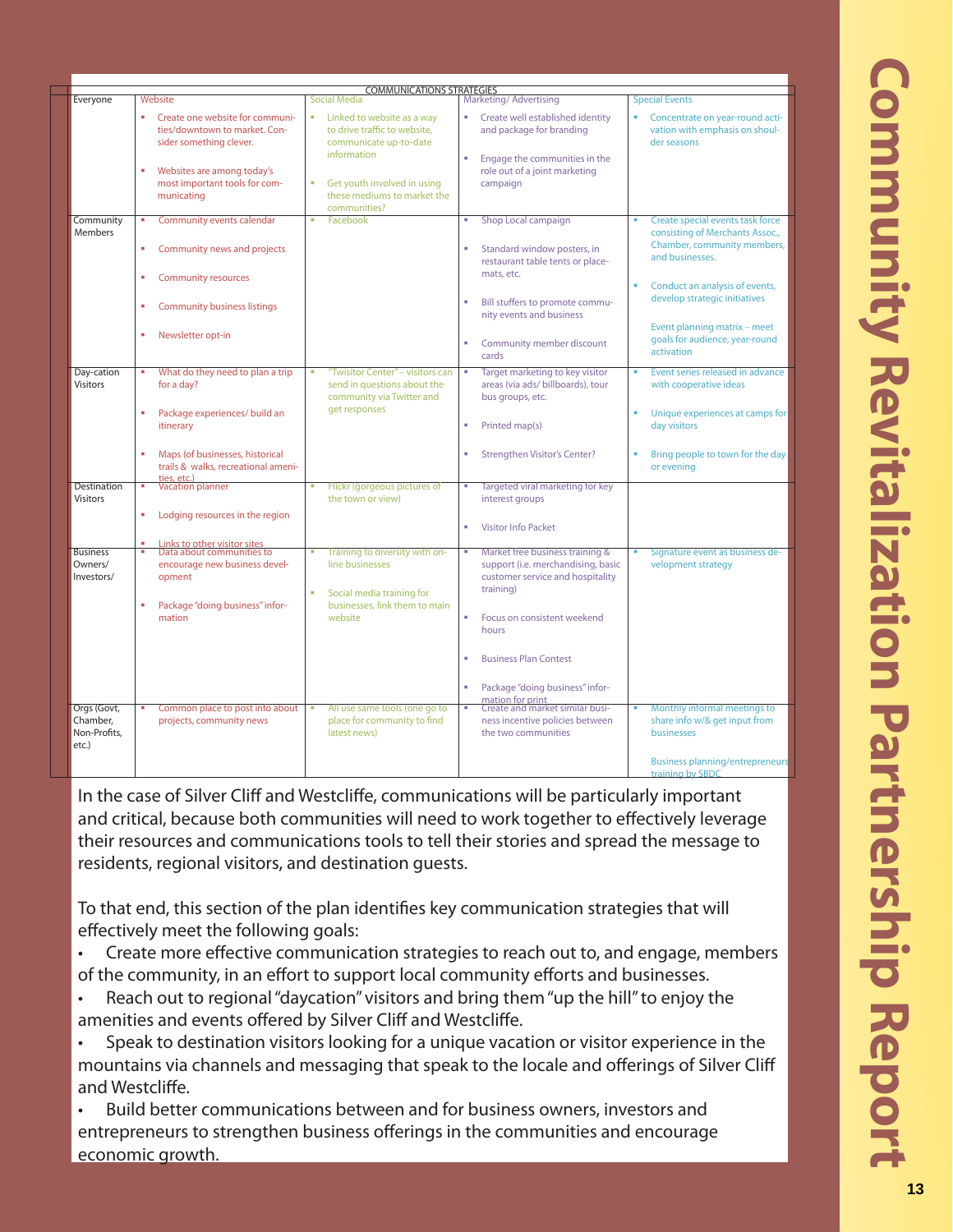• Strengthen collaboration between civic organizations, including the governments of Silver Cliff and Westcliffe, the Chamber of Commerce and the various non-profits, to encourage efficiency in service delivery and community offerings

To achieve these goals, the two communities should engage in four primary types of communication efforts:

Marketing/Advertising: Successfully marketing Silver Cliff and Westcliffe means leveraging the assets of both communities to market them together. A clever marketing campaign should be considered, as should a well-established identity and graphics package (consider a catchy campaign such as "Meet the Cliffs). To build support for the effort locally, the two communities should consider working together to engage the locals in the rollout of a joint marketing campaign.

• Website: Research shows that most people are accessing information about communities they live in or visit via online tools today. Therefore, the online presence of Silver Cliff and Westcliffe are critically important. Effectively utilized, they can become a very successful tool for communicating with key audiences. As part of the CRP process, it is recommended that the two communities create one website for both communities to market their offerings. The site should be built around the new marketing campaign for the area (for example: www.meetthecliffs.com).

• Social Media: Social media tools are increasingly being used by communities as a way to keep individuals informed of the latest happenings and news about a community, and to drive traffic to a community's website. The increasing popularity of their use means implementing them should be considered sooner rather than later. For many communities, implementation is also great opportunity to involve the youth in community efforts.

Special Events: Events are a tremendous draw to the Silver Cliff and Westcliffe communities. Looking ahead, the communities should consider ways to strengthen events offerings by concentrating on year-round activation with an emphasis on the shoulder seasons, and to use events as an economic driver for the communities.

The following chart summarizes the key communication recommendations for the Silver Cliff and Westcliffe CRP, and what follows is a detailed description of each and how they meet the outlined goals:

**Observation:** Both Silver Cliff and Westcliffe lack effective communications strategies to reach out to, and engage, members of the community. This results in a lack of local support for businesses and events. Residents and business owners expressed a lack of a central place of communication for information about offerings and events in the community.

### **Recommendations:**

Utilize the newly created website to offer a community events calendar, community news and projects section, community resources area, business listings and the opportunity for locals to opt-in to a regular newsletter created specifically for them.

• Create a Facebook page for the Silver Cliff and Westcliff e communities to engage with each other about the latest community offerings, etc.

• Focus marketing and advertising on a Shop Local campaign. Consider local advertising options such as standard window posters, in-restaurant table tents, etc. and/or bill stuffers in utility/tax bills to promote community events and businesses. Also explore community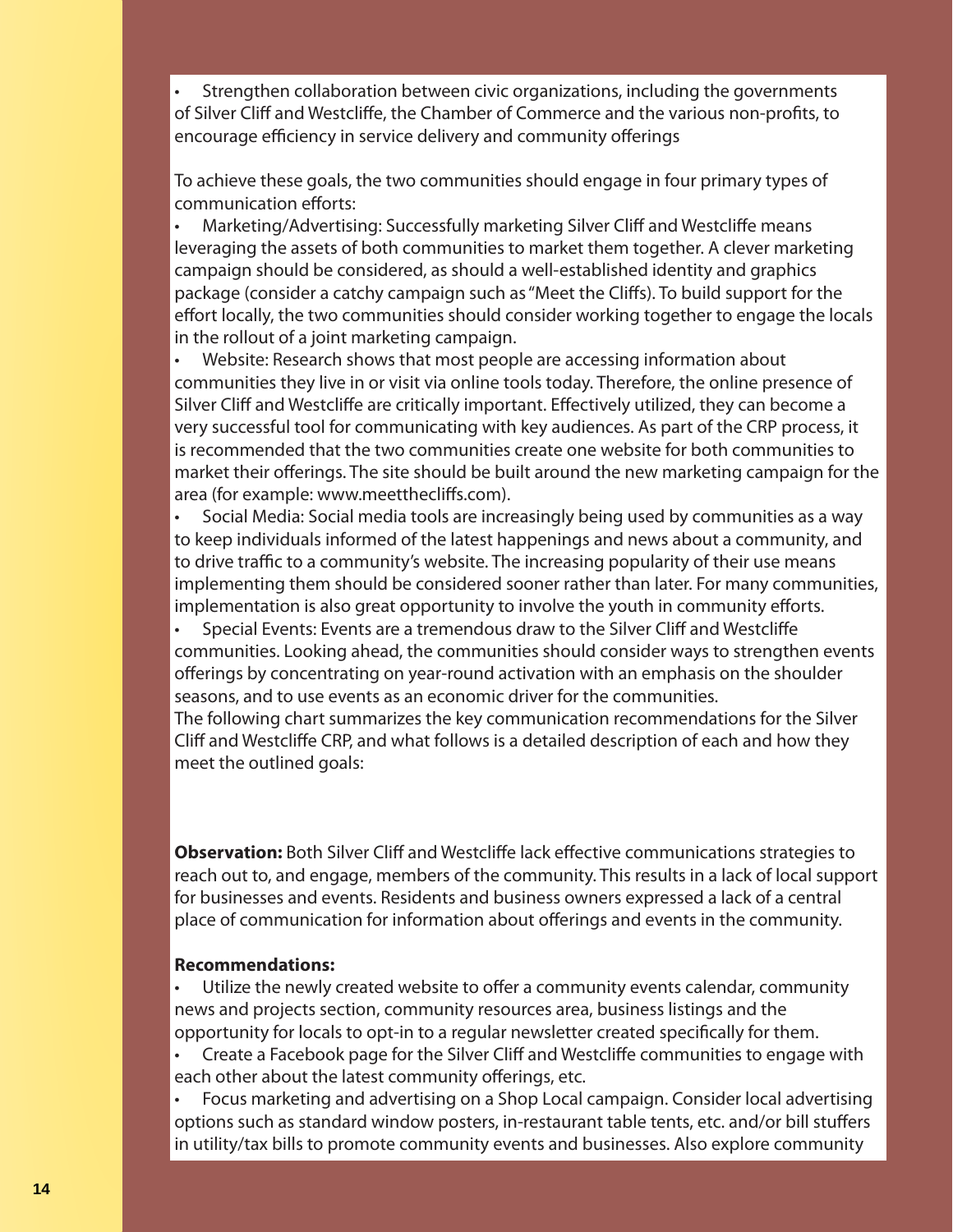member discount opportunities (discount cards, etc.)

• To improve the engagement of local residents and businesses in events, create a special events task force consisting of key members in the community, business owners and investors, and civic organizations. Use this group to conduct an analysis of events, develop strategic initiatives for events and create an event planning matrix including meeting goals for audience, year-round activation, etc.

**Observation:** The Silver Cliff and Westcliffe areas offer tremendous opportunities for "daycation" visitors looking to escape for the day or a short weekend. Communications efforts need to be targeted towards reaching out to these regional daycation visitors and bringing them "up the hill" to enjoy the amenities and events offered by these two communities.



# **Recommendations:**

• Consider creating a unique marketing campaign focused on the daycation visitor that speaks to exploring, adventuring and enjoying the "Cliffs" for the day. Consider a clever tagline, such as "Climb the Cliffs" to encourage them to come up the mountain to explore. Utilize the newly created website to help these visitors find all the information they need to plan a trip for a day. Package experiences for them and help them build an itinerary for a day or a weekend in both communities, based upon interests (i.e. recreational, historical, shopping, arts, etc.). Offer everything they will need once they get there, including maps of businesses, historical trails and walks, recreational amenities, business listings, etc.

• Consider creating a "Twisitor Center" using the Twitter social media tool. With such a tool, visitors to Silver Cliff and Westcliffe can send in questions about offerings in both communities via Twitter and get responses from a designated resource in the community (i.e. the Chamber, the Town staff, etc.)

• Create a well-packaged printed map/marketing piece for both the communities that easily demonstrates where key businesses, attractions, trails and visitor destinations are located for both communities. Distribute and target marketing to key visitor areas around the daycation "draw" area.

• Consider opportunities to strengthen/improve the visitor's center with better signage, better information materials, more organization, and staffed with volunteers regularly.

• Event recommendations for the community include focusing on the development of new events to augment existing events, and to create a solid-year offering of programming. To market this, Silver Cliff and Westcliff e should work together to release a year-long event series calendar at the beginning of each year, along with cooperative idea of how to turn events into a long-weekend in the area. This information could be offered on the website, through social media tools and through calendars distributed to locals, daycation visitors and in limited advertising.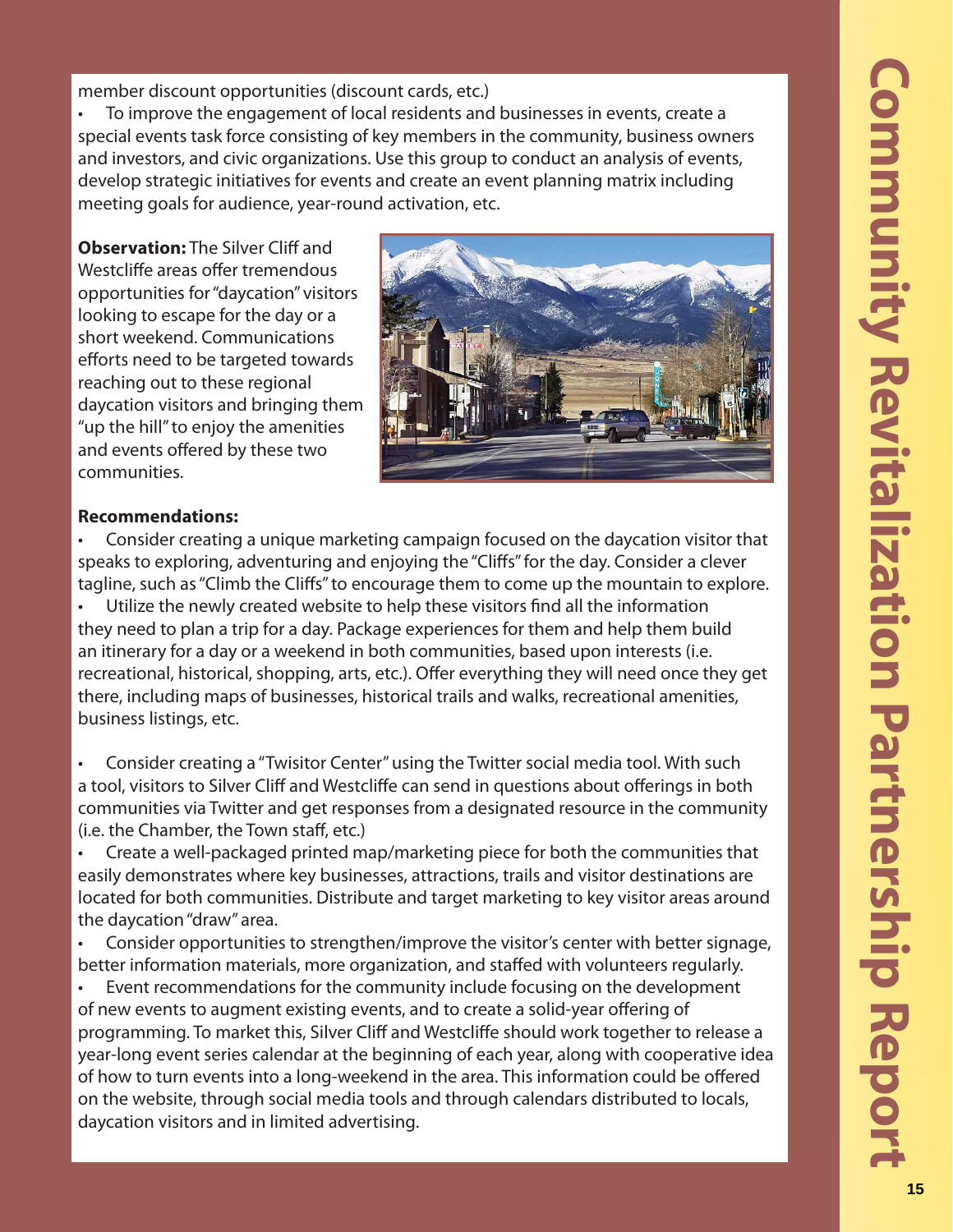**Observation:** The Silver Cliff and Westcliffe areas offer extraordinary amenities for visitors from all over the country and world and already do draw such vacationers. Some communications efforts should aim to speak to these destination visitors who are looking for a unique vacation or visitor experience in the mountains via channels and messaging that speak to the locale and offerings of Silver Cliff and Westcliffe.

### **Recommendations:**

Utilizing the new website resource, create an online vacation planner that offers a variety of trip-building resources, including lodging and links to other visitor resource sites.

• Utilizing the Flickr social media tool, create a Flickr account for both the Silver Cliff and Westcliffe communities that offer photos of gorgeous pictures of the view and historical destinations as a way to draw in travelers and tourists.

• Invest time and energy into targeted viral marketing for key interest groups and create a visitor information packet that offers complete and comprehensive information about the communities to distribute to interested guests.

**Observation:** Improved communications infrastructure and tools to link the public and private sectors that are focused on economic development will be critical to strengthening the business environment in Silver Cliff and Westcliffe. The two communities should work together to strengthen economic development tools and offer unified information about doing business in an effort to strengthen business offerings in the communities and encourage economic growth.

### **Recommendations:**

Utilize the newly created website to be a portal of information for existing and new (and/or potential) businesses looking for information and data about the communities. Package the information in a "doing business" format to include all the information investors and entrepreneurs might need to know, including data about the town (demographics, trends, sales tax trends), spaces available for lease or rent, business incentives available, services available (i.e. things they may need just to get into business or rehab their store) as well as the availability of free business training and support opportunities (i.e. merchandising assistance, basic customer service and hospitality training, etc.).

• Provide ongoing training to businesses to help them increase and improve their marketing using online and social marketing tools. Several Silver Cliff and Westcliffe businesses noted that having an online presence and doing strong sales via the Internet aided their financial survival during the off-season months. Training more businesses to increase their capacity in this way could encourage stronger business practices and businesses with a longer lifecycle. Social media training should also be considered for businesses. Social media is an increasingly powerful marketing tool for small business and it's free! The social media networks for the businesses could be linked to the main community website.

Create a printed "Doing Business In the Cliffs" business packet that could be distributed to both current and potential businesses and entrepreneurs and could be used both as a support and marketing piece to encourage economic growth in the communities. This packet would contain all the information also included on the website.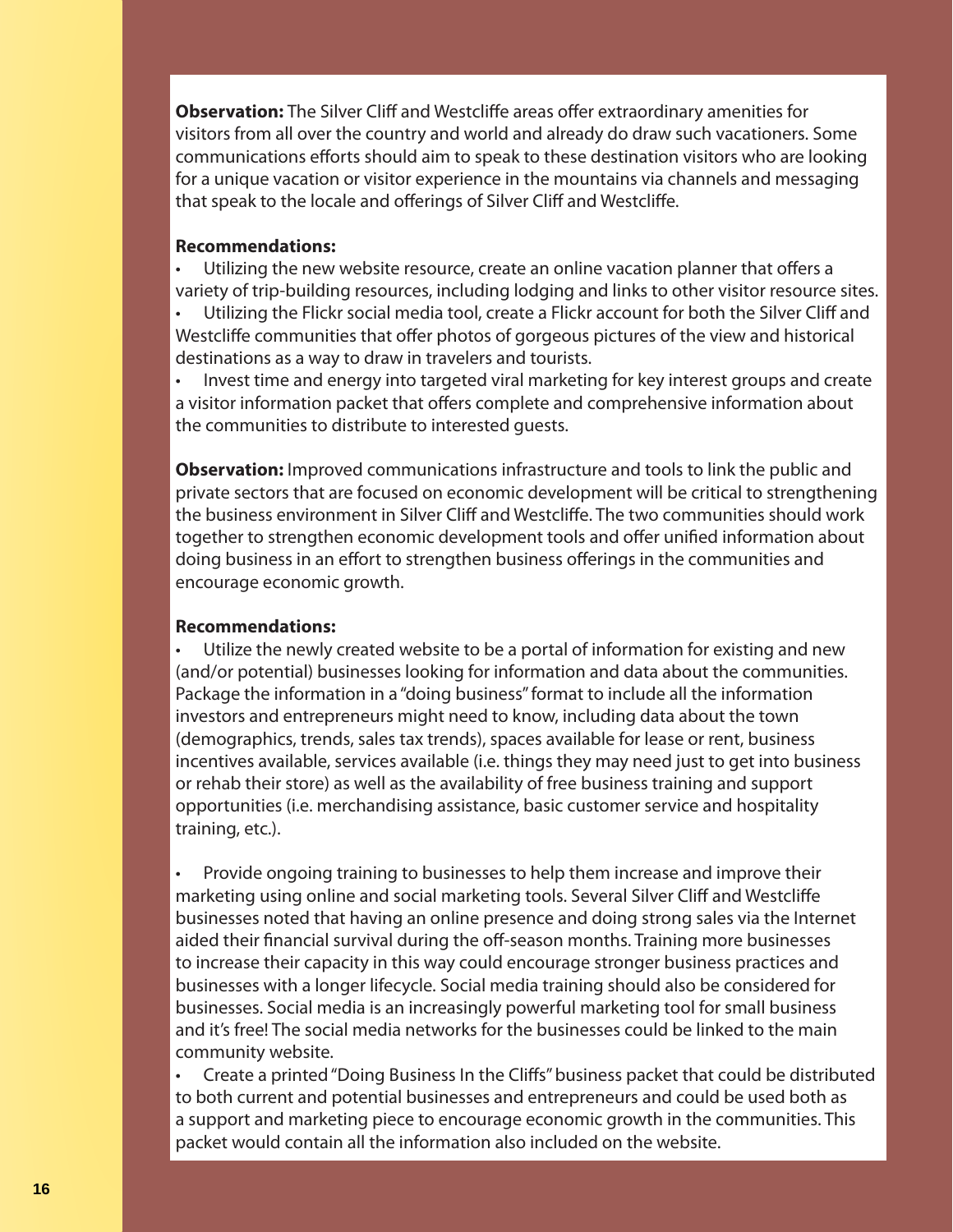• Explore a focus on communicating (and implementing!) consistent retail and restaurant hours focused on weekends and special events. Consider trying to advertise and encourage regular operations on Friday night, Saturday, Saturday night, and Sunday to start.

Consider creating a unified signature event for the Silver Cliff and Westcliffe communities that serves as a business development strategy. The communities already have several events, but none of them truly serve to support exploration of the community's amenities or businesses. Consider a "Climb the Cliffs" event or something that could promote exploration of all that the communities have to offer today, while telling the story of the communities' historical past.

**Observation:** Strengthening collaboration and communications between civic organizations, including the governments of Silver Cliff and Westcliffe, the Chamber and the various non-profits, will encourage efficiency in service delivery and community offerings and will promote unity between the two communities and the residents and visitor populations they serve.

# **Recommendations:**

Utilize the new website as a common "bulletin board" to post the latest on community news and projects in both Silver Cliff and Westcliffe.

• As social media tools are developed, create them collaboratively between the two communities so that one voice is being used to market both the "Cliffs."

The two communities – Silver Cliff and Westcliffe – should work together to develop similar business incentive policies for consistency, and then market those collaboratively realizing that a gain in business in one community will ultimately also benefit the other.

• Civic organizations from both communities should collaborate to hold monthly informal "Cliff Chatter" meetings to share information with and gather input from businesses and residents as a way to keep an open line of communications.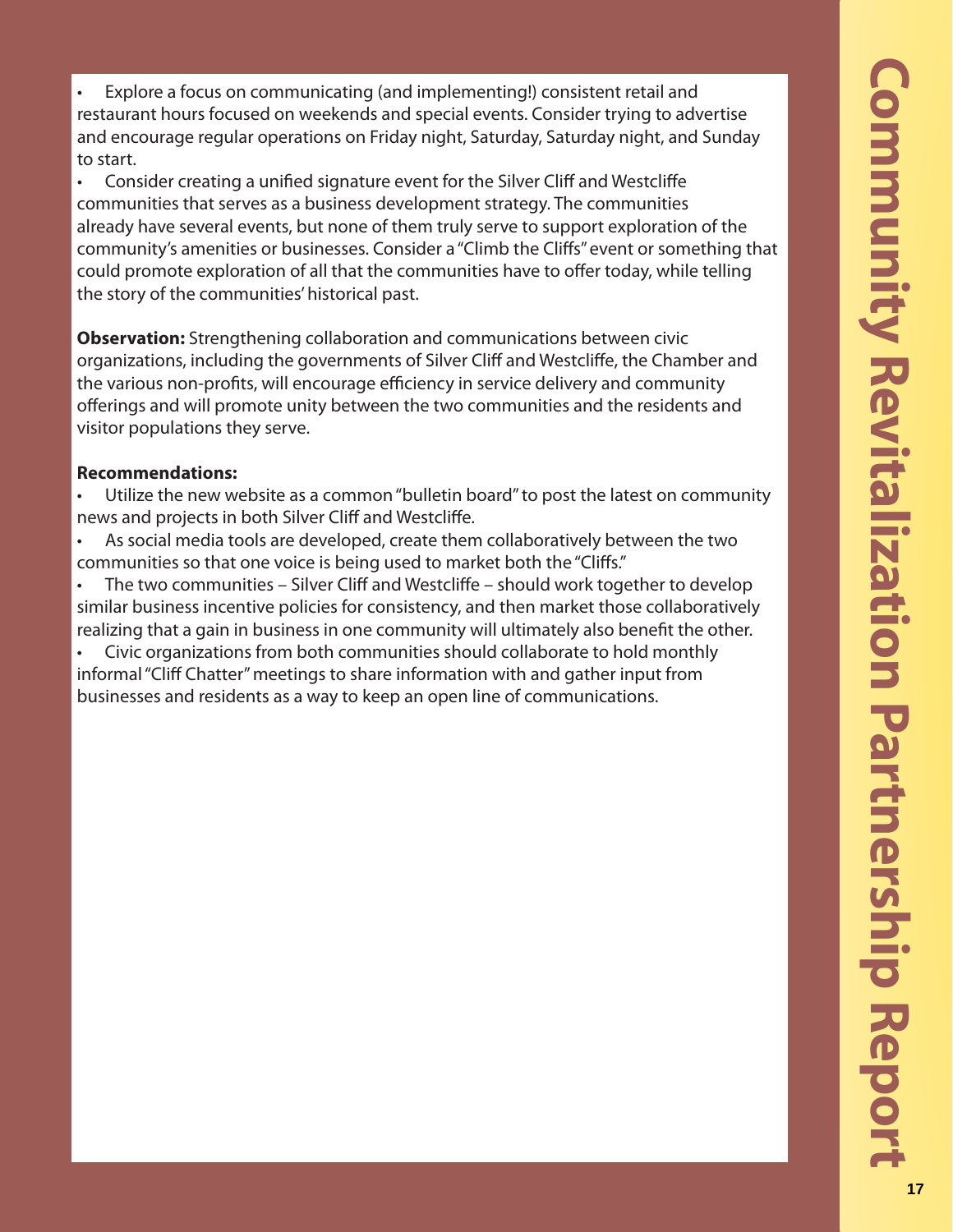# Promotions

Promotion is one of the four key points in building a vital downtown. According to the National Trust Main Street Center, promotion sells a positive image of the commercial district and encourages consumers and investors to live, work, shop, play and invest in the Main Street district. By marketing a district's unique characteristics to residents, investors, business owners, and visitors, an effective promotional strategy forges a positive image through advertising, retail promotional activity, special events, and marketing campaigns carried out by local volunteers. These activities improve consumer and investor confidence in the district and encourage commercial activity and investment in the area.

**Observation:** A well-established identity and message will improve the effectiveness of marketing to locals, visitors, and investors interested in the Cliffs' Commercial District. Before the Towns of Silver Cliff and Westcliffe can really begin making improvements to their downtowns and central cores, they must come to an understanding of where these improvements can and should take place; what type of community they are and what their vision is for moving forward. Understanding the identity of the community must be the first step in any process to downtown revitalization.

Knowing the true identity of your downtown and finding ways to effectively communicate and build on that message with your unique audience is a key element to downtown success. Success will occur when you learn to guide the change in perception through strong connections with your audience, the residents and businesses of Silver Cliff and Westcliffe. You must be consistent, persistent and patient. Find a message and stick with it.

### **Recommendations:**

Initiate a branding process to develop an identity for Cliffs' Commercial District. Just as large corporations research tax structures and the business climate of a particular city before they make plans to build a new factory, tourists research where they would like to spend their time and money, before they even get in the car. Communities must be prepared for these visitors by having a strong, consistent message.

Utilize Cliff Hanger's to build and develop linked or consolidated websites. Utilize social media tools. Having a consistent message about your community makes it easier for businesses and residents to communicate what it is you are all about. Both communities should be engaged in a process of developing an identity for the entire commercial district, stretching from the eastern entry to Silver Cliff to the West End of Westcliffe.

Develop Cliffs' Commercial District information packets with map including all downtown businesses for all hotels, event venues, chamber office, and Forest Service office. It is imperative that information on all of the businesses in the commercial district is available to visitors and that they know how to get to those businesses. The maps must be kept up to date, must be legible, and should show an accurate scale of the district. The information packet should include lodging, recreational activities, arts and entertainment venues, community events, and goods and services, for example. These information packets must be available at all lodging, event venues and service buildings.

Create a clearing house of information about what is happening in Cliffs' Commercial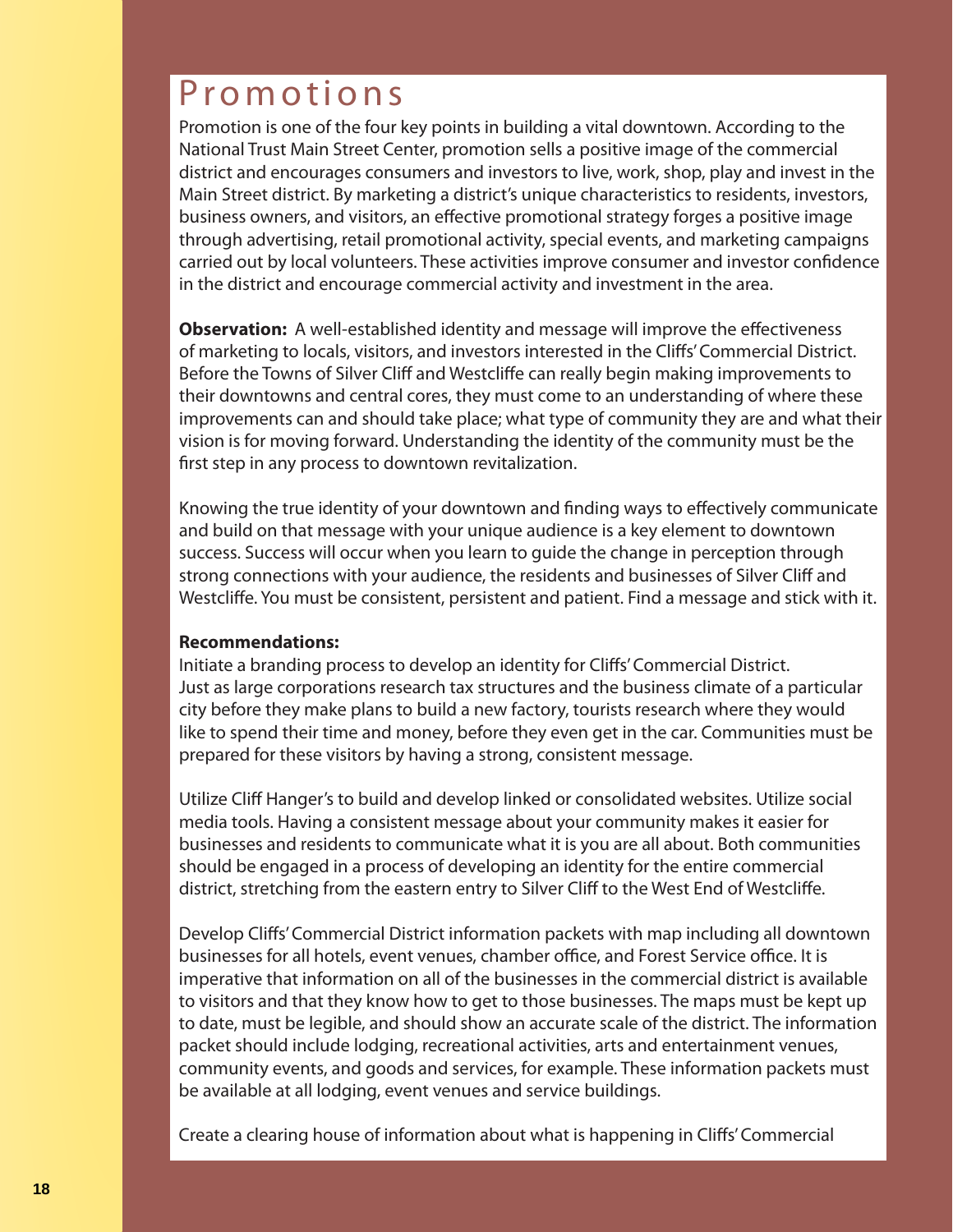District for print and online distribution. There are currently a number of websites trying to promote the entire area and all of the events that take place here. This can lead to confusion, misinformation, or incomplete information for visitors or residents trying to learn about the area. There needs to be one centralized distribution point for all items related to this district. This could be done by the Chamber or one of the municipalities, but whoever decides to do it must be responsible for events going on in both communities and in the commercial district.

The identified brand for the commercial district should be included on all information distributed. This is true for all events put on by non-profits or the communities.

Consider corporate sponsorship for increasing funds raised from events. Contact Clif Bar. The residents and businesses of the communities donate a great amount of time and money to events that take place here. Why not identify corporate sponsors for some of the larger events that can directly benefit from getting their name on the promotional material? It could be a rather easy sell for some large businesses to see the advantage. And besides, what is the worst they could say?

Package and market existing businesses to target audiences (veterans, kid-friendly, etc.). Westcliffe and Silver Cliff host a variety of diverse businesses. It may be more difficult to attract and acquire a new business than to work with existing businesses to make them more sustainable. Look at innovative ways to market and package existing businesses. Some examples may include kid-friendly or family-friendly businesses - you are marketing specific sections of businesses (list things to do in the area for families - special tours or hikes or fishing at the lake, identify businesses with kid sections - toys or clothes or books, which restaurants with kids menu's, etc).

Consider focusing marketing/promotional efforts on specific target audiences. A great example of this is the May is Military Appreciation Month. How is this marketed outside the area? Another opportunity may be further embracing the heritage - a month-long celebration of the history (encourage all area museums/heritage nonprofits to host events during one specific month/time ... increase historical displays such as historic tools at the hardware store or demonstrations of mining/tours/presentations and utilize existing, regional marketing opportunities - such as through Downtown Colorado Inc ask businesses to participate through special menu items or highlight specific books on the area, or invite local ranchers to come and speak -- consider moving the "interview a rancher" program into a coffee house and record live, and encourage businesses to stay open later following heritage events to feed crowd).

**Observation:** The two communities could better capitalize on the natural beauty and amenities at their doorstep. During the focus groups, many of the residents and businesses discussed the fact that visitors who come to the area for the outdoor activities spend very little time and money in the commercial district. For the most part outdoor enthusiasts bring their own food and beverages, don't need the services that are in the downtowns, and may not even be aware of what they can purchase here. It is up to the businesses and the community at large to drive these visitors to the commercial core.

# **Recommendations:**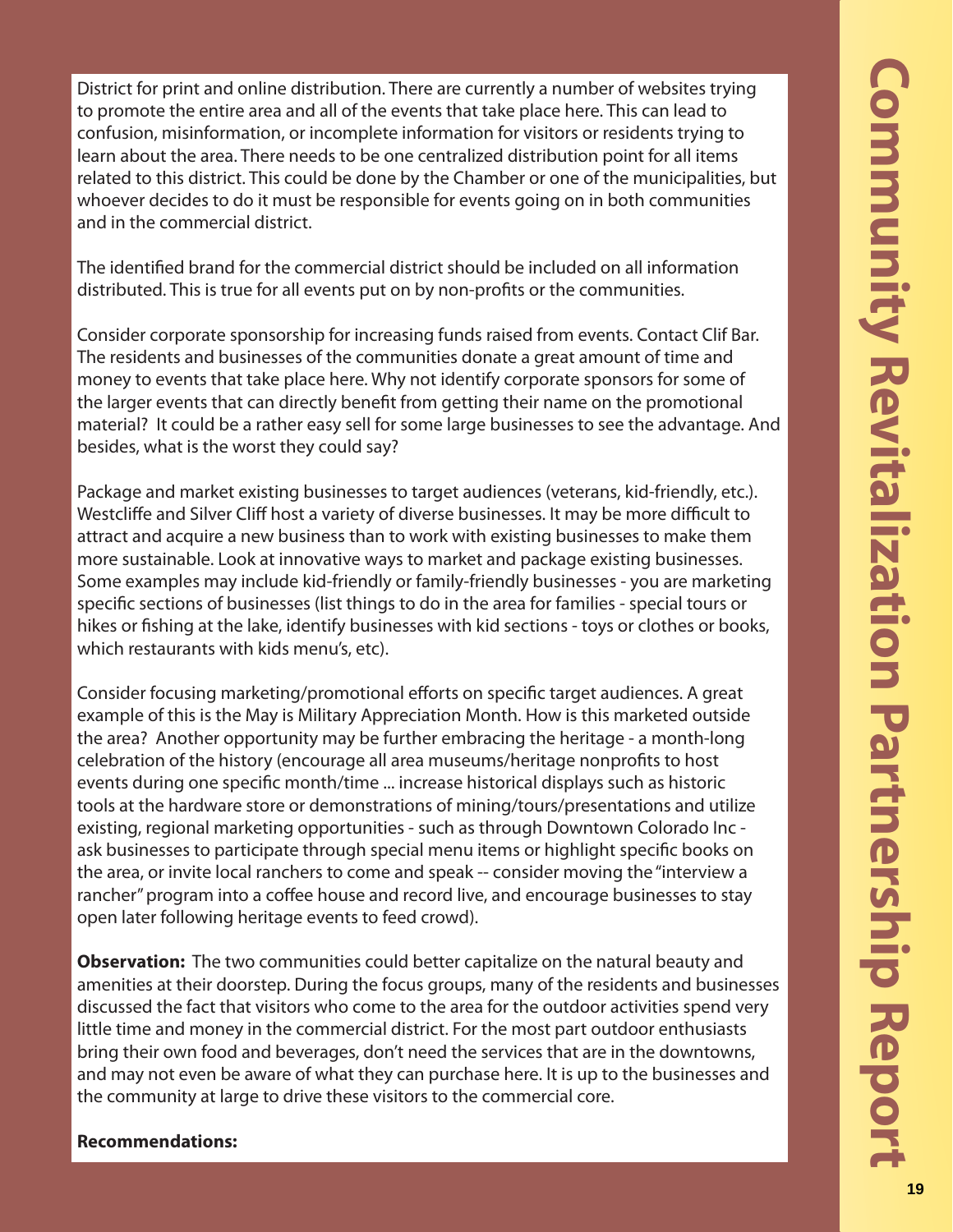Work closely with Forest Service and Land Management to better market natural resources, Byways, etc. Visitors to the area may be stopping by the local Forest Service or Bureau of Land Management Offices to get maps, directions and permits. These agencies should be aware of what is going on in the commercial district. If this is the only place in the community where these visitors stop, then this is the only opportunity for the business district to get their information in those RVs. Especially for those businesses that cater to the outdoors people, this is an opportunity being lost.

Develop messages for Veterans, Department of Corrections Officers, etc. for outdoor activities. There are a number of specialized and target markets that live only an hour or so away that the business district could be encouraging to visit. With the number of prisons in the area (16) and Ft. Carson and Pueblo so close, the number of workers and retired officials who could be spending their time here is quite large. The business district and communities would be wise to develop a marketing campaign to get them to the area, along with their families, to enjoy the outdoor activities as well as the amenities located downtown.

Bring people up the hill with "Climb the Cliffs on Friday Nights" and Cliffs' Community Yard Sale. If you want to get out of town for a "night away" - where do you go? Salida? Canon City? Look at the year-round residents in these towns as potential market for specific events (you don't always have to look for high-profile, expensive marketing campaigns). Consider a special night every week and everyone who has a driver's license zip code of Salida or Canon City can get \$5 off a meal - a regional draw that is marketed (using grassroots tactics) and is consistent (every First Friday night). Consider looking at neighboring communities as partners in drawing visitors/residents and look for ways to encourage Custer County residents/multi-day visitors to go and experience (stay with us in Custer County - but go float the Arkansas River ...). If you are a business, maybe look for "sister businesses" - in Salida or Canon City and "trade" information and clients.

A simple and effective promotion done in Lake City is a town-wide yard sale. If you want to be listed on the map, it's \$5. The map is inserted into the weekly paper (so more newspapers are sold that week, plus DIRT paid the insertion fee to the locally owned newspaper). DIRT markets the town-wide yard sale regionally through classified ads/ shopper ads and flyers and folks come from Montrose, Grand Junction, South Fork and Creede to shop at the more than 25 local yard sales. These are bargain hunters so they will probably bring their coolers and bologna sandwiches but the yard sale day really serves two purposes. First, it brings folks into town who may return year after year and 2) it encourages a lot of residents to clean up outside their homes, sell unneeded stuff, and generate a bit of income.

Develop materials highlighting trails, sports, and other outdoor opportunities to capture outdoor enthusiasts. Concentrate efforts on winter activities. Summer activities are not hard to find in the valley but during the winter the communities basically go into hibernation. Those businesses that cater to the outdoor visitors should be marketing themselves to that target market in a very strategic and obvious way and should be looking for opportunities to add winter sports activities to their inventory. If customers can purchase the goods they need in the winter locally, they may be more likely to visit the valley in the winter months.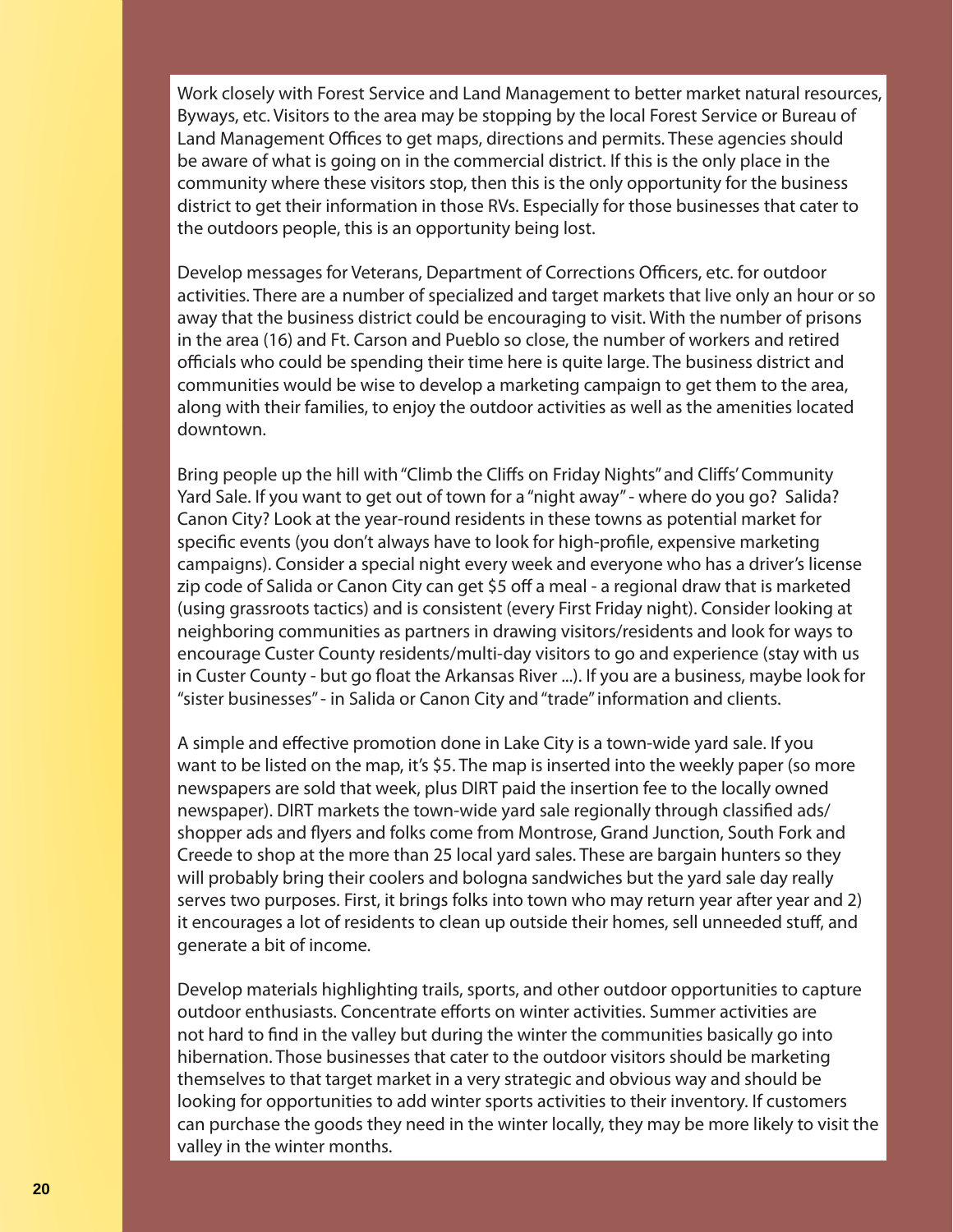**Observation:** Developing community objectives for events will help to maximize on impacts for the communities and businesses year round. There are a number of events taking place in the summer months when visitors and second home owners are in town. These events are long-held traditions in the community and seem to serve the purposes they were intended to. However, many businesses and residents feel the events don't really serve a purpose for the community at large, even though large numbers of visitors are coming in to town. Additionally, many of the events seem to be singularly purposed, that is, there are not a number of activities happening at the same time to engage a cross section of the population. Business owners downtown do not seem to get involved in the events and are finding it difficult to take full advantage of the number of people who attend these events.

# **Recommendations:**

Conduct an analysis of all events, develop strategic objectives, and ensure that events are meeting some objectives. Volunteers in this community are in danger of becoming tapped out. With sixty non-profits, many of which are putting on events, the population of this community is constantly busy in the summer months volunteering. Additionally, many of the events in town seem to be for socializing or getting people out of the house or up the hill. But what else do these events do for the community? Are businesses downtown taking part and finding value in the events? To answer those questions and make sure any and all other events are meeting the needs of the community, conduct a strategic events matrix. This tool will help the community identify the objectives that are important for them to meet and help plan events that will help meet those objectives. Overall events calendar should be well thought out and very strategic. Key things to keep in mind:

- **Objectives**
- Quality not Quantity
- Comprehensive Community Events calendar including all of the large community events
- Capitalize on already successful events

Finally, persistence is the key. You must find events that meet your objectives and stick with them for more than just a couple of weekends or years. It takes time for people to form habits, including going to events and visiting the downtown.

Ensure a year-round schedule with emphasis on developing shoulder seasons. As with many Colorado mountain communities, the summer months have no shortage of things to do in and around town. The winter months, however, are long and there aren't many activities to bring people out of their homes or to the communities. A tool the communities should be using is the Event Calendar. This will help the communities see when events are taking place and where there are large gaps in activities. Use this tool to begin filling in events and activities for the rest of the year. And remember, they don't need to be huge events that bring in thousands of people. You can start with activities that get the locals downtown and build out from there. Use the Strategic Events Matrix to help you fill in activities in the winter months that meet the objectives you have already set forth.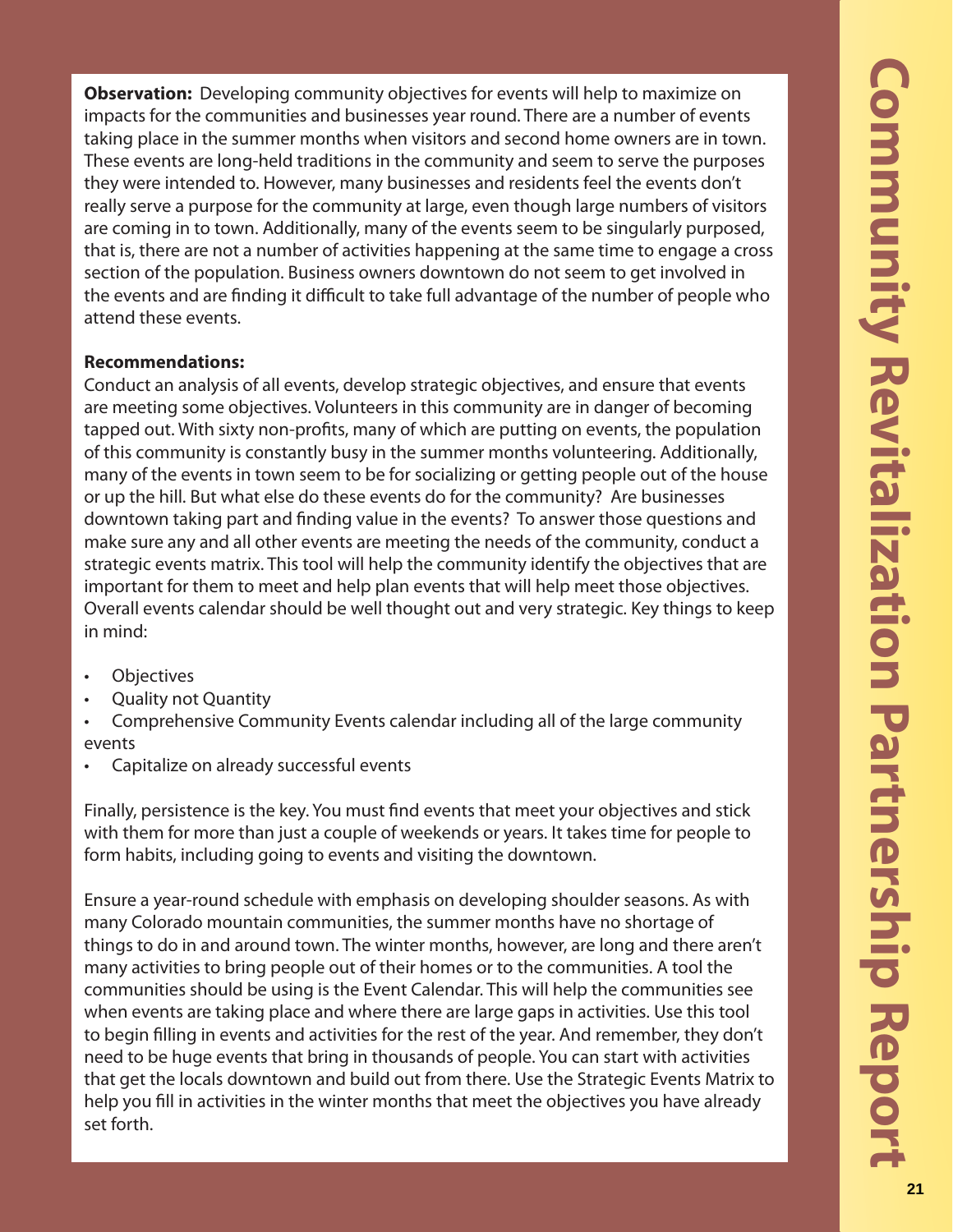Include a retail component for each event. Many of the current events do not incorporate specific retail opportunities for businesses to get involved. Be sure to use the Strategic Event Matrix to help you identify retail opportunities. For every event that takes place at either the West End in Westcliffe or the Cliff Interpretive area in Silver Cliff, there needs to be a reason for people to visit the commercial areas. Businesses need to market their wares and connection with the events and event organizers need to remember that the commercial core is the strength of the community and they need to direct people to these businesses.

Businesses should maintain regular and expanded business hours. When visitors are in town it is important for the businesses to be open and ready to serve them. This may involve opening earlier than usual or staying open later to accommodate the potential customers. Businesses need to be aware of when events are taking place in the area, either in the commercial core or in the county that could lead to more customers. Work with event planners to prepare for this increase in visitors and staff businesses accordingly.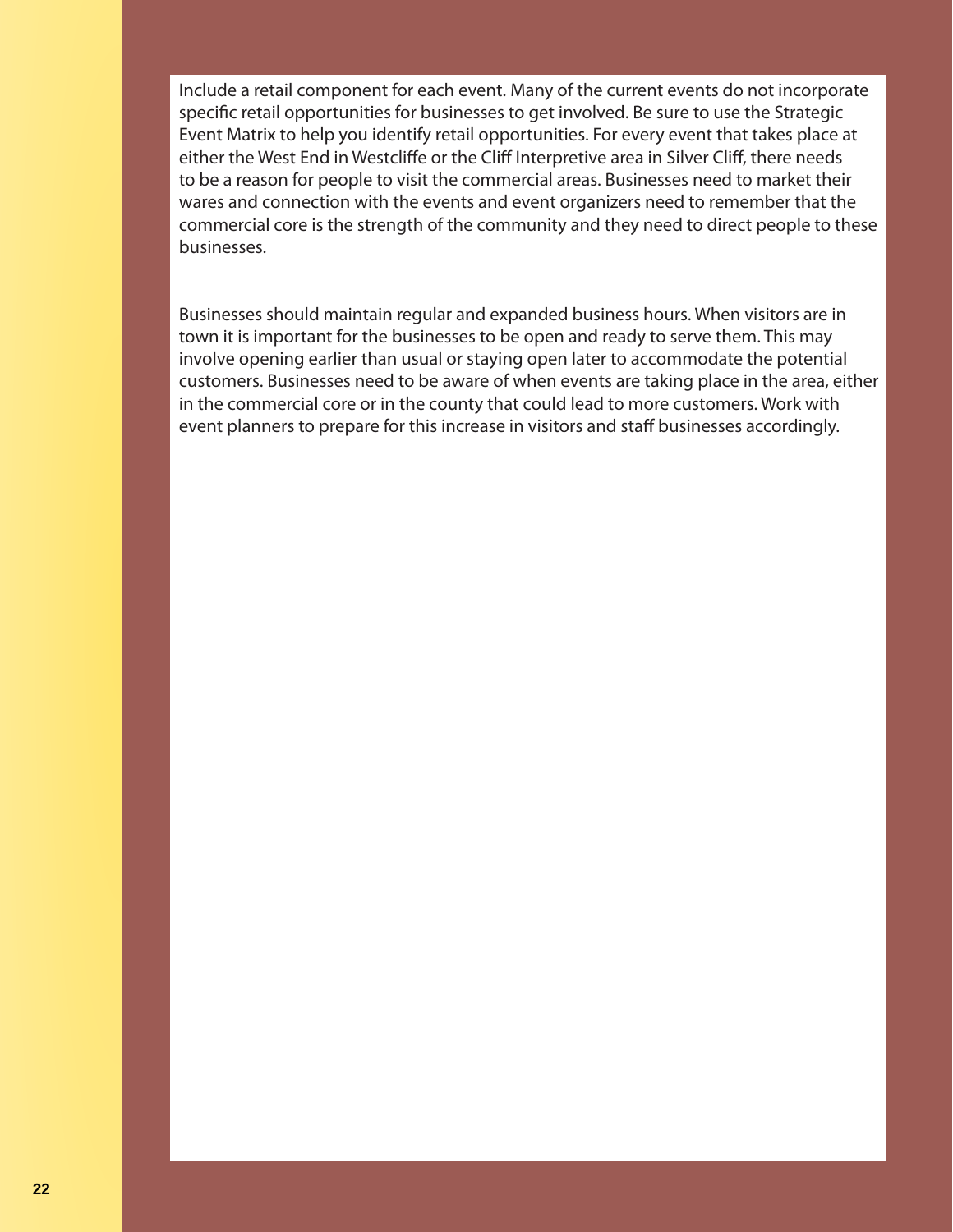# Economic Restructuring

The focus of economic restructuring is to assist in efforts to recruit, retain and expand opportunities for investment in downtown. This is accomplished by ensuring that investors and businesses are aware of all of the resources available for assistance and all of the benefits of choosing to locate their business in downtown, including the opportunities that may exist to capitalize on promotional activities. It also works to build strong relationships between downtown businesses, residents, and users.

**Observation:** The Towns should function as extended living quarters.

# **Recommendations:**

• Residents should take pride and interest in the look, feel, and condition of their respective towns. Visitors are so important to the economic health of both towns that all residents need to have their commercial districts ready for visitors. Everyone needs to promote community pride and provide place that is warm and inviting. Think of Westcliffe as a living room and Silver Cliff as a family room with tourists as your personal guests.

• The economic development questions should not revolve around opinions of growth vs. no growth, but rather: how do we make our community inviting to visitors and potential residents? In a long-term view, many visitors and second-homers will become permanent residents, customers, employees and be a part of the community. Secondhomers and new residents are important economic development players in that they import money to local businesses. Additionally, second- homers and new residents tend to support nonprofits and community development organizations that contribute to a town spirit and friendly engaged environment.

**Observation:** Consider a Vacant Properties Campaign to address underutilized property

# **Recommendations:**

• A vacant properties campaign is a strategic plan for a community to remove the blighting influences of underutilized, vacant, and abandoned property and to redeploy these assets for economic development. Vacant properties can become businessready sites. Particularly for the Town of Silver Cliff, a vacant properties campaign could incorporate area-wide planning that considers transportation routes to, through, and around town.

• Land use planning should consider how land uses support each other: how commercial, retail, service, industrial, and cultural assets relate to each other. For example, Westcliffe is land-locked with little room for expansion, while Silver Cliff has sites that could accommodate light industrial, fabrication, and assembly businesses. Creating a predictable business development climate will enable entrepreneurs to be comfortable in the long term prospects of their surroundings. Perhaps design guidelines or standards could be adopted to promote a consistent "look and feel" through town. Appropriate zoning will enable different businesses to know exactly where they would fit; there is need to create industrial zoning to quickly accommodate these type businesses when they knock at the economic door.

• Perhaps the heart of a vacant properties campaign is to remove blighting conditions or position a property for renovation or redevelopment. There should be an inventory of properties available for sale, formatted in a way that speaks to development interests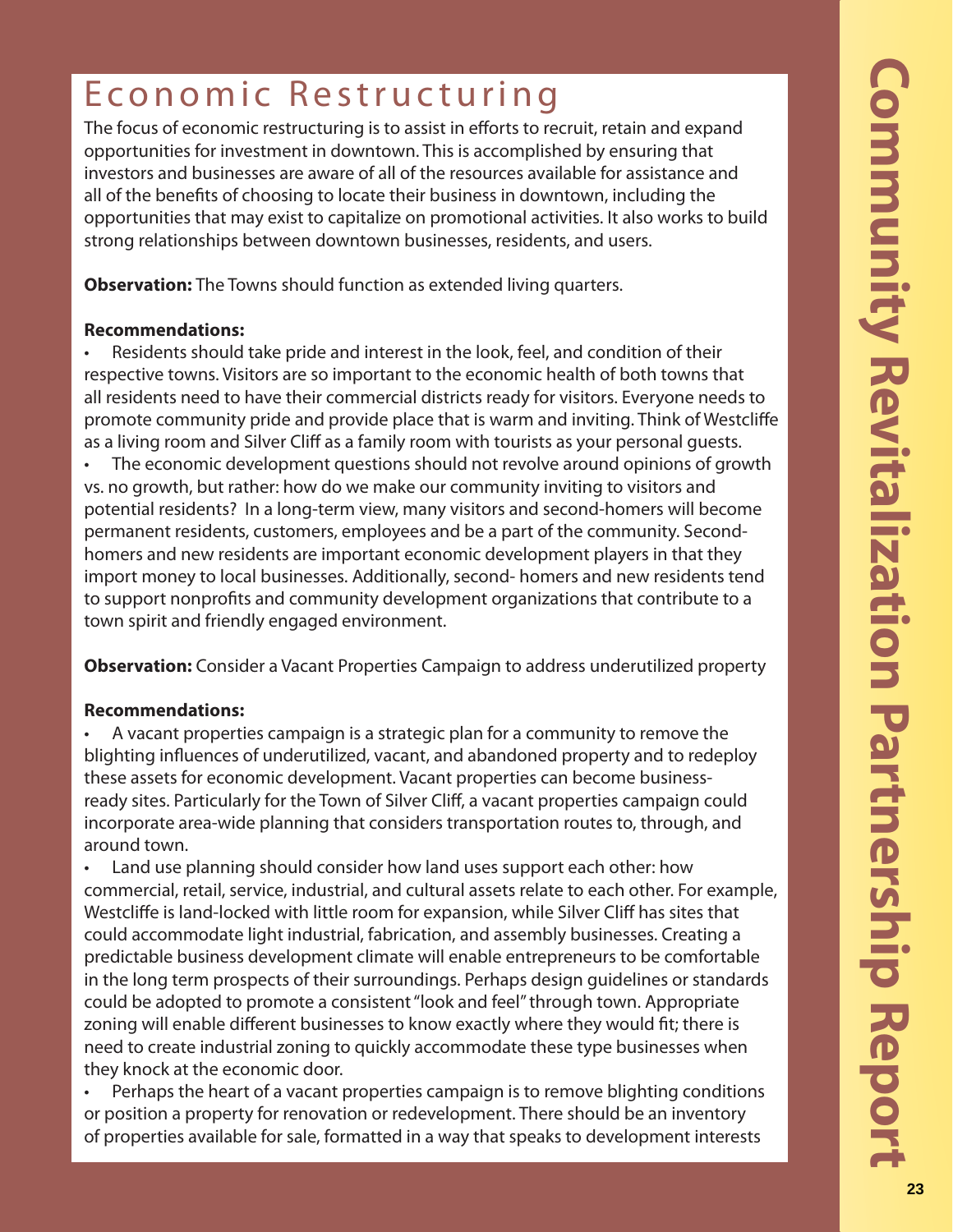and encourages the assemblage of land parcels. The Towns can identify grants, loans, and incentives (state, federal, private, or self directed) that can be assembled into a tool box that can help private sector businesses to buy, renovate, and occupy sites.

**Observation:** Sustainability should be considered as a guiding principal for property reuse

### **Recommendations:**

• Property renovation and development should incorporate sustainable practices that may include deconstruction and recycling of building materials and incorporating energy efficiencies and renewable building materials in new construction. The natural setting is important to the long-term sustainability of the Towns; environmental stewardship includes addressing possible asbestos prior to demolition and evaluating and mitigating pollution from former uses.

• Renewable energy (passive/active solar, geothermal, other) could be integrated into existing and new buildings. There may also be opportunities to create locally generated electricity for local consumption and move towards energy self-sufficiency. The former landfill north of Westcliffe on Highway 69 may be a viable renewable energy site.

**Observation:** There is a need for the towns to communicate and connect with businesses.

### **Recommendation:**

Each town should develop and distribute "business friendly town" packet materials on services for new and existing businesses – incorporate programs from towns, county, library, school, etc. Each Town should create similar business incentive policies so not to compete, but rather support each other. Economic development ambassadors should hold monthly, informal, topic-based "Cliff Chatter" meetings share information and get input from businesses. Include town/county and Chamber updates through e-newsletter to businesses.

**Observation:** Business attraction efforts would be improved by enhanced information.

# **Recommendations:**

Economic development ambassadors should conduct market research to identify potential businesses and a diversity of product demands. Location neutral business development opportunities should be researched to identify a target market for economic development. Location neutral businesses would include telecommuters, lone eagles, sales consultants, and small shippers that don't need ties to urban centers. One such distance-business that also provides a service to the community is pharmacy delivery from a regional pharmacy. The Towns' natural surroundings would logically support the attraction and expansion of outdoor recreation businesses.

**Observation:** Residents of the two communities purchase most of their goods "down the hill" and many of the businesses do not feel the community supports them.

# **Recommendation:**

The business community should develop a shop local campaign that makes clear the benefits of spending locally, products available locally, a rewards system for local spending, and a collaborative marketing initiative.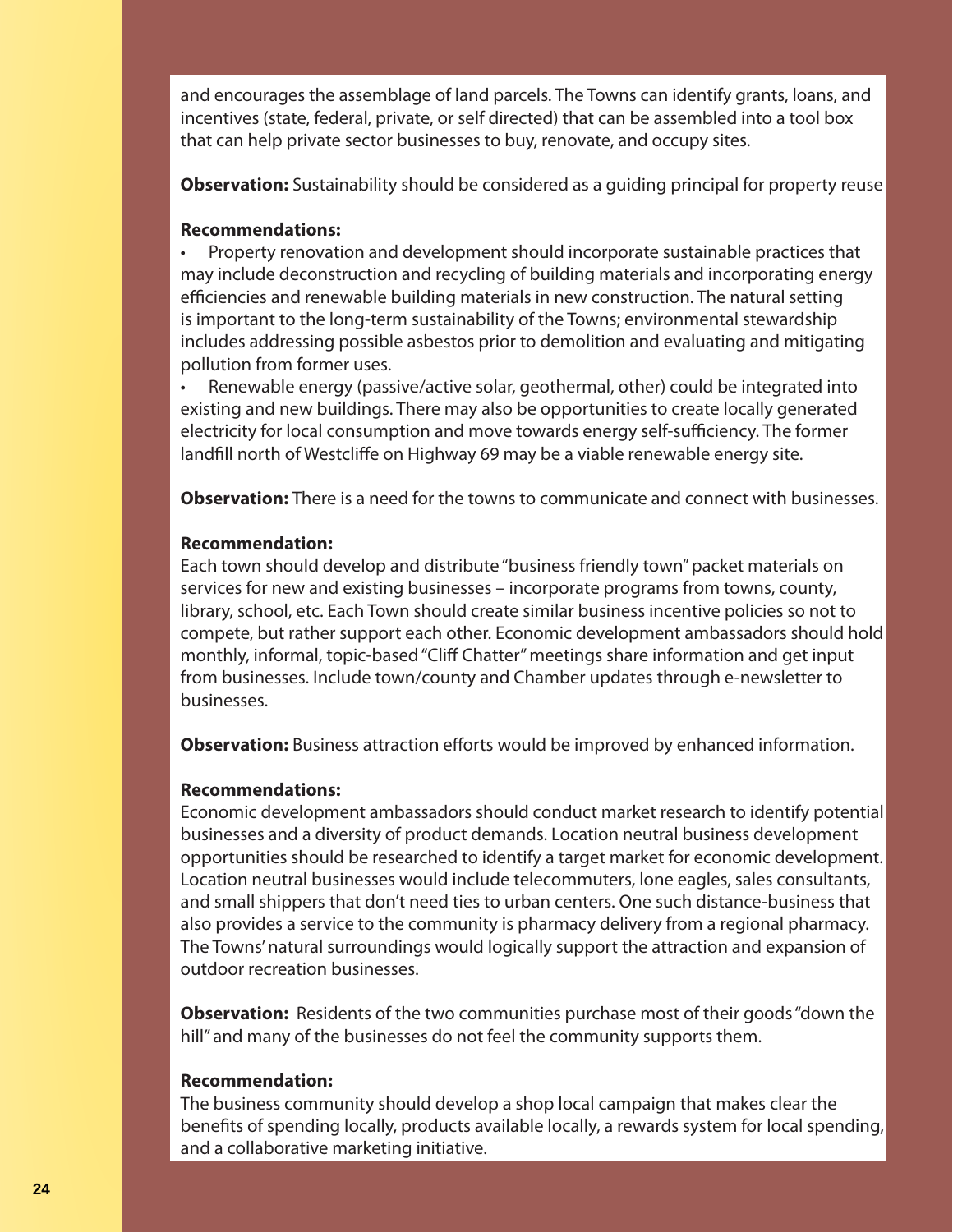**Observation:** Training and education could significantly improve the business environment in the Cliffs' Commercial District.

### **Recommendations:**

• Develop trainings with and for businesses to enhance internet presence, consistent hours, and improve merchandizing. Businesses could also benefit from training to provide basic customer service and hospitality training for employees. Part of this training could be provided through the library and chamber, which could re-introduce business planning and entrepreneur training in collaboration with the Small Business Development Center. Business management training should also include energy efficiency training for business operations and facilities.

The community at large could also benefit from training. For example, residents would benefit from civics training reviewing the various levels of government, their representative entities, and how each interacts with one another and the community. High school students would benefit from a business education program, similar to a junior achievement approach.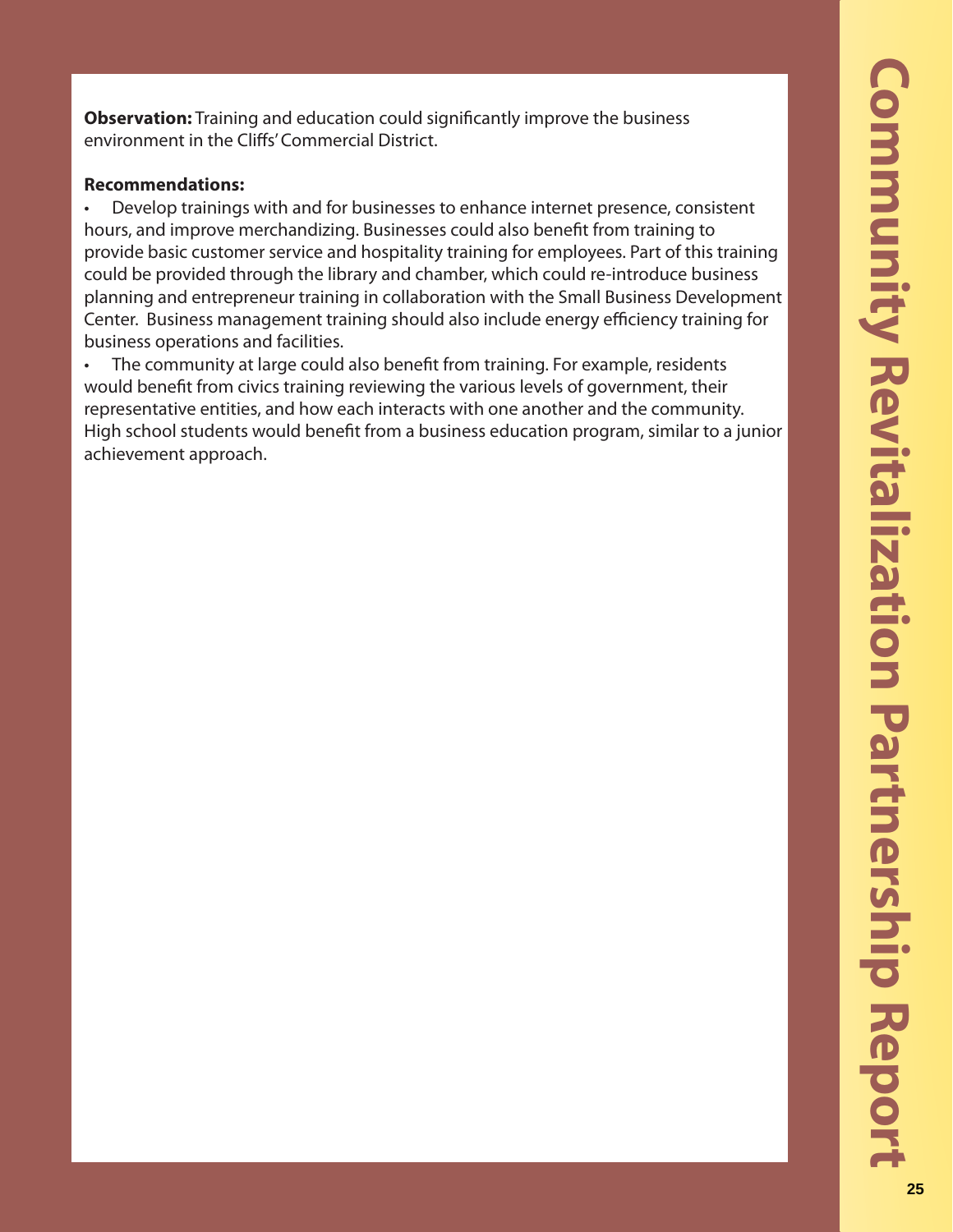# Design

Design takes advantage of the visual opportunities inherent in downtown by directing attention to all of its physical elements: public and private buildings, storefronts, signs, public spaces, landscaping, merchandising, displays, and promotional materials. Its aim is to stress the importance of design quality in all of these areas, to educate people about design quality and to expedite improvements in the downtown. At the forefront of the design effort is the restoration of historic buildings which helps provide the back drop for downtown's sense of place.

**Observation:** There is no combined vision for the social, economic, and physical improvements of the entire commercial district.



Recommendation: Capture the vision of the Cliffs' Commercial District. Westcliffe and Silver Cliff have a very unique situation in that together, these two towns function as the region's economic center, the "downtown" for Custer County and the Wet Mountain Valley. Town residents envision the commercial district as the heart of the community. As such, both communities need to work together to gain consensus on a cohesive vision for the social, economic and physical improvements of the entire commercial district to ensure long term vitality and sustainability in the long term. It's our understanding that both towns are in the initial stages of updating their Master Plans respectively. Key elements of each community's Master Plan should solidify the vision for the community and address growth, image and design, housing, economic development, transportation, public improvements, resources and environment, cultural, historic, education, and human services opportunities. Each town should capitalize on this unique opportunity to work cooperatively to make sure that the commercial district becomes that desired communitygathering place attracting visitors, new residents, and growing businesses with year round activity while preserving the rural, small town character of both communities and enhancing the existing qualities of the area. The two towns should work together to create a sub-area plan for the Cliffs' commercial district as an element of each towns Master Plan. The Cliffs' Commercial District Strategic Plan should address land use, parking, infrastructure improvements (including storm drainage), signage, design guidelines as well as include an in-depth market analysis to assists the towns in understanding the market, trade areas, demographics, visitor data, consumer spending potential, business retention and expansion, etc. It should also clearly define the commercial district boundaries, goals and objectives, organizational mechanisms, enhancement programs, design related improvements, promotion and provide a clear set of supported and actionable strategies and actions that can guide the decision making and prioritization of next steps into the future. A key aspect of the plan should include a combined streetscape design for the whole district.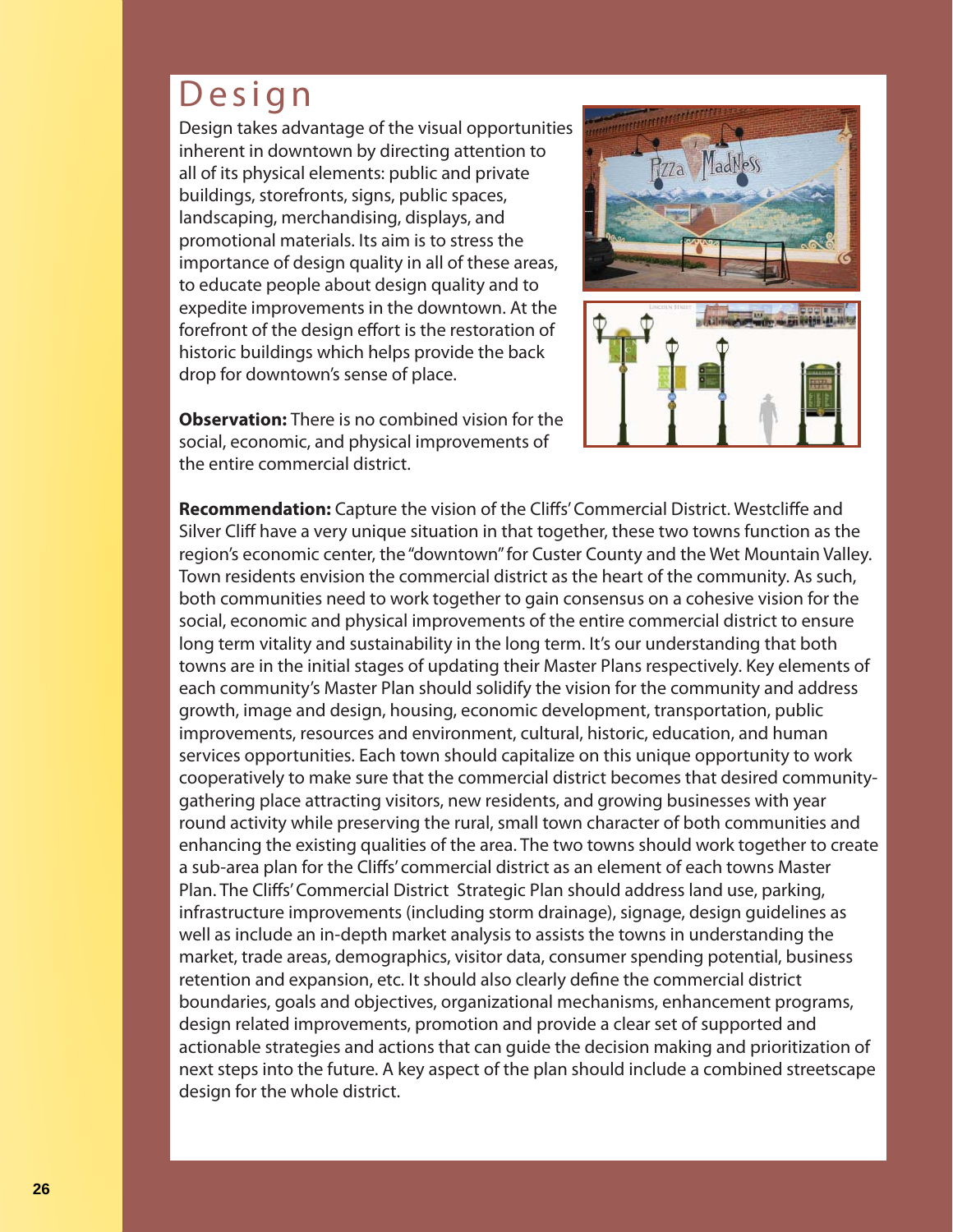# **Community Engagement**

As with all planning efforts, public outreach, collaboration, consensus building and ownership of the Plan is the key to its ultimate adoption and implementation. Facilitate a community engagement process for a Commercial District Strategic Plan. The towns should consider the following community engagement strategies to ensure that issues, aspirations, and concerns are consistently heard, considered and feedback is provided on how public input influenced decisions:

• Identify your leaders - form a Mayor appointed Cliffs' Task Force. Their role will be to represent each towns interests, provide guidance and community insight throughout the development of the Commercial District Strategic Plan to ensure community ownership and support of the adopted document.

Foster participation of elected and appointed officials (find a respected champion from each community). Facilitate joint meetings with Town Board and Planning Commission representatives.

- Gather public feedback about community desires for the district (utilize community surveying, visual preference surveys, workshops, stakeholder interviews, etc).
- Provide a transparent process for how public input is used. Be transparent and inclusive.
- Utilize the town's website, direct email notification and social media tools (i.e., twitter and facebook) to provide information about the project including background materials, draft documents, meeting summaries, as well as notification of upcoming community meetings and upcoming events.
- Conduct community outreach events (i.e., car shows, festivals, mining days,, etc)
- Partner with the Chamber to facilitate a Downtown Revitalization Education Program with the school as well other non-profits. Use the program to teach students about planning, downtown revitalization, the Main Street Four Point Approach, and historic preservation for use by the Town Boards and staff .
- Publish articles in the Wet Mountain Tribune.

**Recommendation:** Update Land Use Regulations and town policies in each town for consistency with the newly adopted Cliffs' Commercial District Strategic Plan. In order to implement the vision of the commercial district strategic plan element, the land use regulations in each town need to be updated for consistency with the new vision. Code revision can range from simply adding overlay zones to address infill challenges to rewriting particular zone district designations. The following are possible code amendments that would ensure successful implementation accordingly:

1. Facilitate a community engagement process, but be sure to collaborate with service providers, Round Mountain Water and Sanitation District and public works staff (Town Man) up front and test the regulations with developers, business owners, and civic associations as well.

2. Adopt a commercial district overlay zone or consider a new commercial mixed-use zone district.

3. Set forth an administrative review process (Town Manager approval) for projects in the commercial district mixed use zoning or overlay zone district.

4. Set forth an alternative compliance process within this overlay zone or zoning district. Upon request of an applicant, each Planning Commission may approve an alternative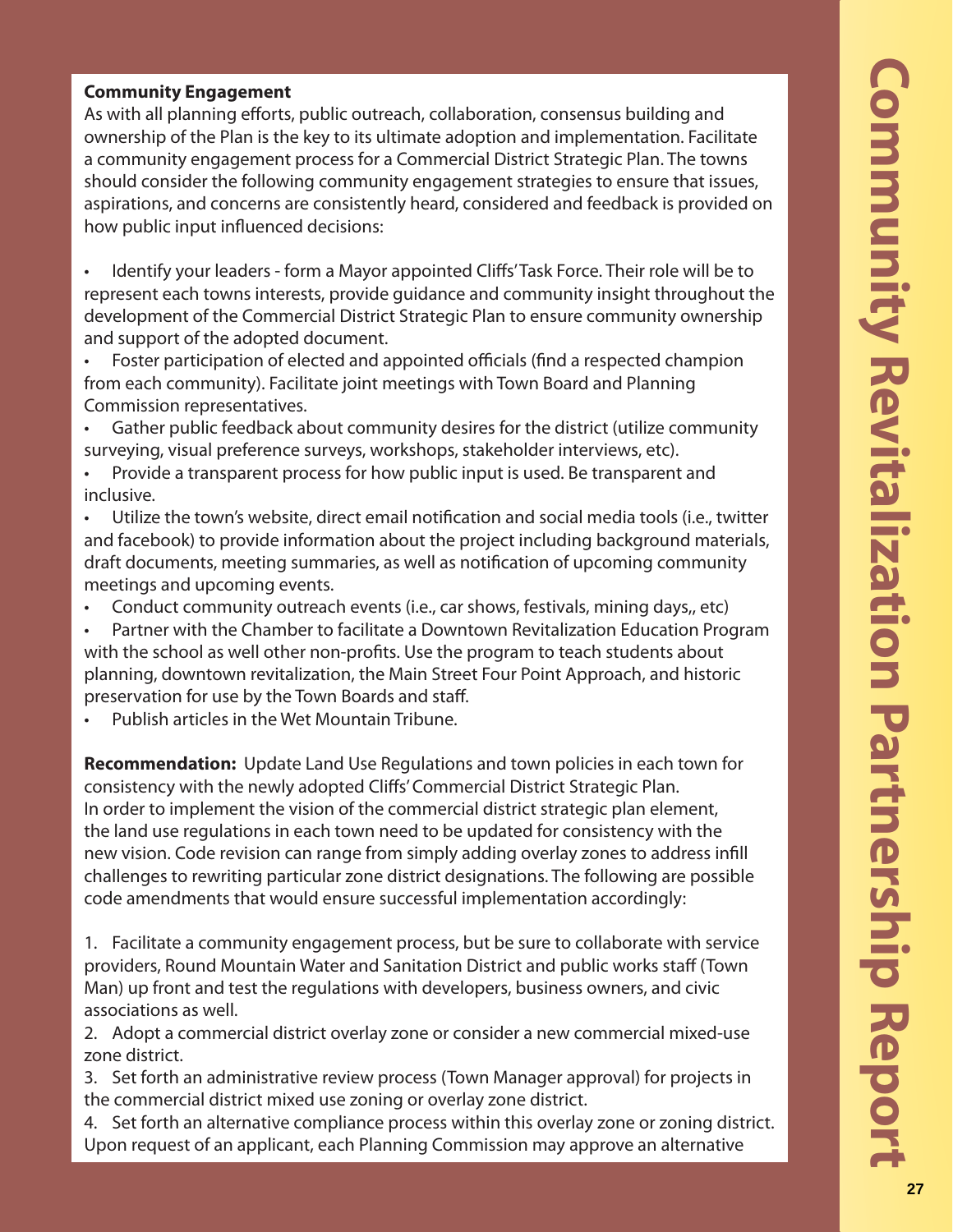approach that may be substituted in whole or in part for a plan not meeting one or more of the development standards contained in the standards. This approach provides flexibility to meet the development standards in the ordinance and should apply in circumstances in which an alternative approach would provide a result that is equal to or superior to that which would be provided by the standards in this ordinance.

- 5. Provide a "How to" sections and include graphics to convey intent of the regulations.
- 6. Establish criteria for accessory dwelling units.
- 7. Establish density bonuses and expedited approval for residential development in the commercial district.

8. Examine the palatability and ease to proactively rezone properties with the Commercial District (Legislative Rezoning of the District), or to provide incentive for incremental rezoning to new mixed-use zoning district(s).

9. Restrict inappropriate uses such as auto-related, outdoor storage adjacent to the street) and drive-through facilities.

10. Identify parcels off of the commercial district corridor that would be appropriate for light industrial district designations.

11. Consider adopting a Cliffs' Commercial District Development Handbook that includes flowcharts, checklists, submittal requirements, application forms, illustrations, resources (technical assistance and sources of funds) and incorporates the various code requirements for the district(s) or overlay(s) zone into a single document for ease of use by property owners, business owners, developers, citizens, and town staff(s).

**Observation:** The Cliffs' Commercial District appearance doesn't impart the feeling of pride reflective of the citizens' attitudes.

# **Recommendation:**

• Capitalize on Community Pride. Throughout the focus groups, there was great pride in the unique attributes of each community a well as the stunning natural beauty of the area. Although many people value the physical beauty of the areas and the friendliness of the people, they voiced concerns about the first impression of the "downtown" area due to dilapidated buildings, random storage of equipment, junk, trash/litter, abandoned cars, etc. Sidewalks, curb-and-gutter, landscaping, street furniture, signage, and inviting building facades will promote a "downtown" that visitors can recognize as some place the towns of Westcliffe and Silver Cliff are proud of. Through the community engagement process of the joint planning efforts, the Cliffs' Task Force should challenge the Cliffs' Commercial District to develop a pride statement. The purpose of declaring a pride statement is to promote, as a matter of public policy, the preservation, protection and enhancement of those buildings, properties, structures, sites and incidental appurtenances within the commercial district, in the interest of prosperity, civic pride and general welfare of the both communities and to prevent blight by:

1. Providing a mechanism to preserve, protect, enhance, and perpetuate those structures, properties, sites, buildings and incidental appurtenances within the commercial district;

- 2. Fostering civic pride and respect in the community's future;
- 3. Maintaining and improving property values;
- 4. Protecting and enhancing the community's attraction to tourists and visitors;
- 5. Promoting such structures, property sites, buildings and incidental appurtenances for the general welfare of the community;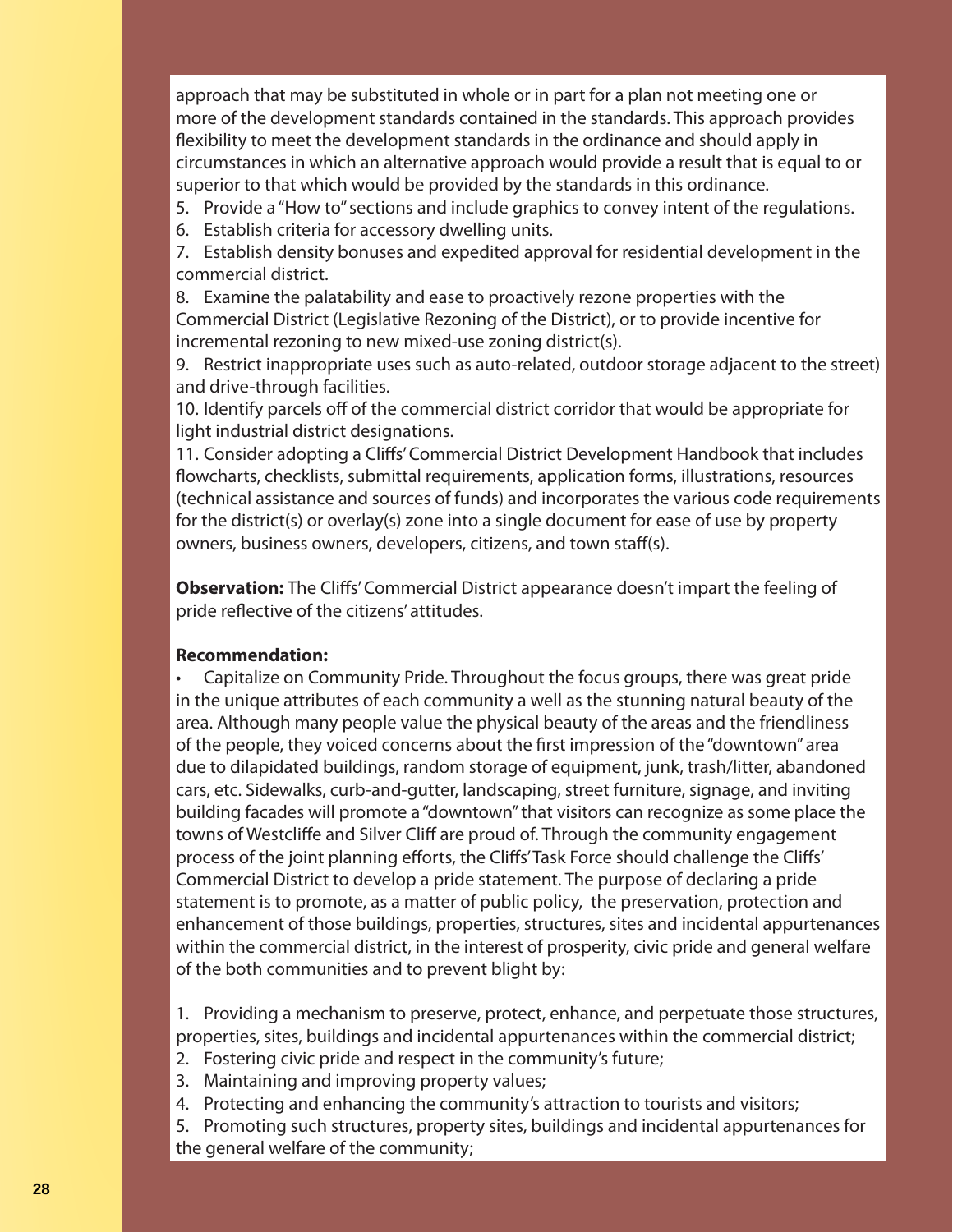6. Fostering and encouraging preservation, restoration, and rehabilitation of structures, properties, buildings, sites and incidental appurtenances thereby preventing blight.

• Adopt a Pride, Health and Safety Ordinance. There is a direct correlation between a community's image and its economic well being. Adopting a pride, health and safety ordinance in both communities is the first step. Build in processes and tools to identify and abate blight conditions. The Cliffs' Task Force should help develop mechanisms for property owner improvement or for acquisition, clearances, and disposition. Blighted properties should not be limited to unsightly conditions, but should also include properties burdened by legal and illegal subdivisions, fl oodplains, or other physical or legal conditions. Consider the following action items to promote redevelopment and improvement of the appearance of properties within the commercial district.

1. Adopt a definition of blight conditions and nuisance.

2. Perform an inventory of blighted properties and develop comprehensive lists of property owners, blight conditions present and preliminary actions to be taken.

3. Develop and adopt forms, checklists, and formal proceedings to declare properties blighted.

- 4. Develop programs to afford maximum opportunity to the rehabilitation or redevelopment of any property deemed blighted.
- 5. Explore funding mechanisms and grant opportunities for purchasing or rehabilitating blighted properties.
- 6. Require registration of all motor vehicles.

Facilitate public education efforts. The Towns' should take the lead in educating the residents, business owners, elected and appointed officials, as well as staff on the adopted Pride, Health and Safety Ordinance, Cliffs' Commercial District Strategic Plan, Town land use regulations, policies and code enforcement by facilitating a Citizens' Planning Academy. The Academy's ultimate goal would be to foster an understanding of the relationship and interaction between citizens and government bodies. It is also intended to educate citizens about all aspects of the planning and development review processes in the Commercial District and to stimulate citizen interest in implementation of the community plans, town regulations, policies, standards, and guidelines as well as continuing interest in the planning process over the long term.

Establish a process to consistently enforce town regulations. The benefits of code compliance are realized community-wide in that compliance can reduce vandalism, deter crime, maintain property values, and prevent deterioration of properties and structures. Small town living presents challenges in code enforcement due to the political environment, traditional public expectations and minimal support resources.

The first step to addressing these challenges would be to establish a process to consistently enforce town regulations and ordinances to ensure high quality design and clean and safe properties. Collaborate with other town entities including the Police Department to discuss enforcement strategies and abatement of chronic properties. Devote space on the town's website to inform citizens and prospective citizens about code enforcement and the benefits of code compliance. At the top of the page provide a picture of an "Honor Roll" property beside a picture of a property that needs improvement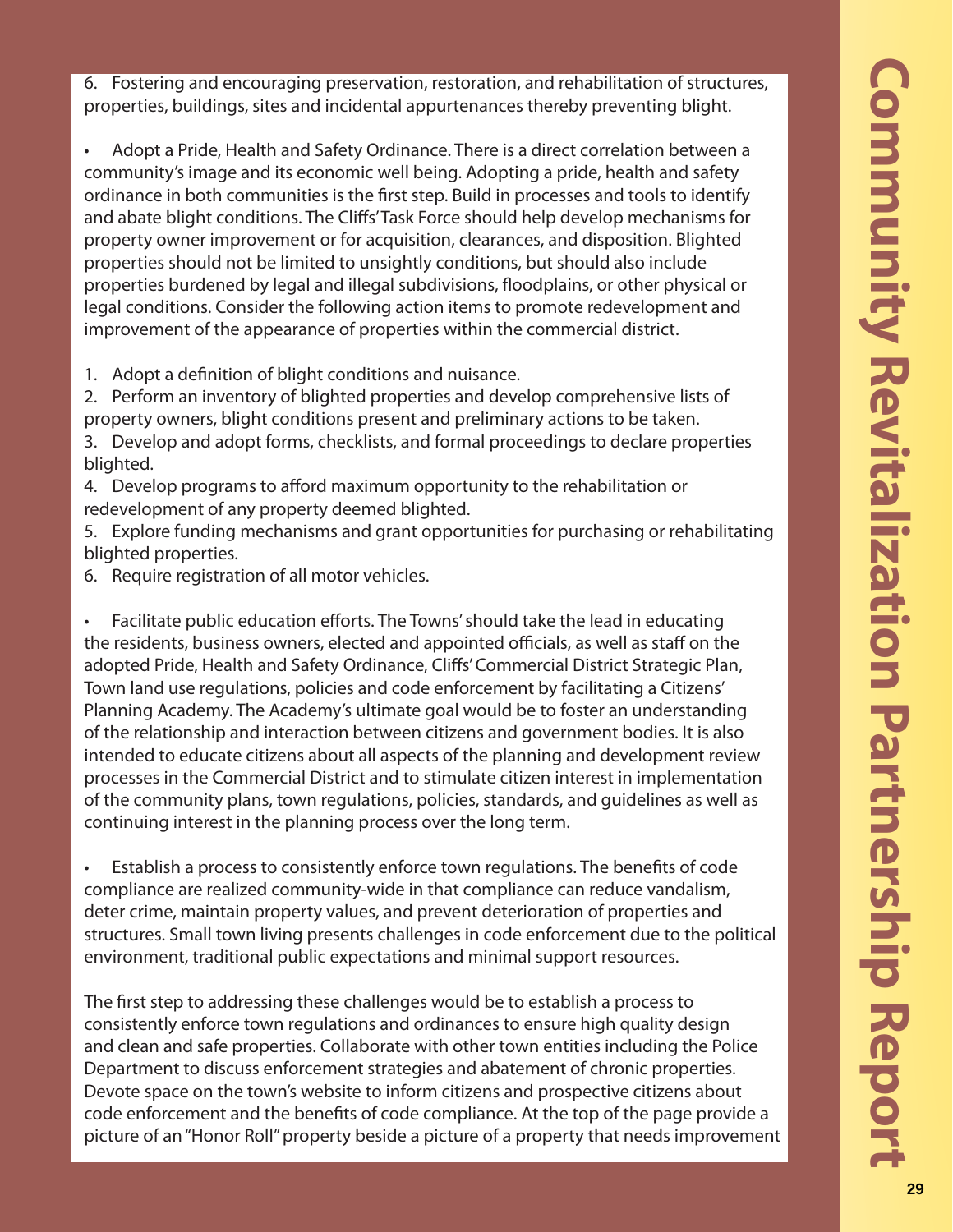(non-compliance). Include information about common violations, enforcing the ordinances and solutions and procedures (abatement actions). It is also nice to post some "frequently asked questions" page and provide responses to educate the public on code enforcement, processes, etc. Frequency asked questions could include: "Why do we need a nuisance ordinance?" "How does the public nuisance ordinance work?" "In case of rental property, who is responsible?" "I've heard my neighbor could get my property in trouble over a few frivolous complaints. Is this true?" After getting a violation notice, what would the property owners need to do?" Lastly, provide informational links to assist citizens in compliance e.g., provide a link to Colorado Weed Management Association, etc.

Embark on community-wide beautification projects. To continue momentum, the Cliffs' Task Force should identify affordable beautification techniques such as installing banners, flower boxes, etc. Consider implementing an "Adopt-a-Pot or Planter" program. Planters are adopted on an annual basis by individuals, families, businesses, or organizations to be displayed around the Commercial District. The planters should include weatherproof plaques to recognize the adopting individual, family or organization. The program is also a great way to engage commercial district volunteers to maintain the planters, plant the flowers and spruce up the main street for minimal costs. Be sure to enlist a champion to educate a team of volunteers to assist with maintenance and planting. Reach out to the school kids and non-profits to assist in development of a window display program. Kick off a contest for the kids to design historical scenes to be displayed in the windows instead of "for lease or sale" signs. Research and pursue grants for façade improvements.

Host the Cliffs' Clean Up Days. Clean streets, swept sidewalks, fresh painted signs, pruned trees, washed windows, and manicured landscaping (planters, etc), will promote a downtown that visitors can recognize as some place Westcliffe and Silver Cliff are proud of and want to show off. The Towns should host Clean Up Days. The objective is to improve the curb appeal of Commercial District just as one would do if they were selling their home. This could be done every spring and summer as a community event celebrated with a party at the end of the day.

• Utilize creative design and visual merchandising to get buyers through the doors. There is no better way of grabbing someone's attention than at the first instance and a well dressed window display does just that. Sell business owners on the importance of attractive window displays. Elect a local creative person to work with merchants monthly to change window displays regularly. Consider hosting a window treatment training for competition for current businesses as well as a competition for vacant buildings.

**Observation:** A Cliffs' Commercial District that includes the Main Street corridor in Silver Cliff and Westcliffe needs to be identified and delineated. This is the area where revitalization of the downtowns should be emphasized. We have provided the figure below as an example of what the Cliffs' Commercial District might include.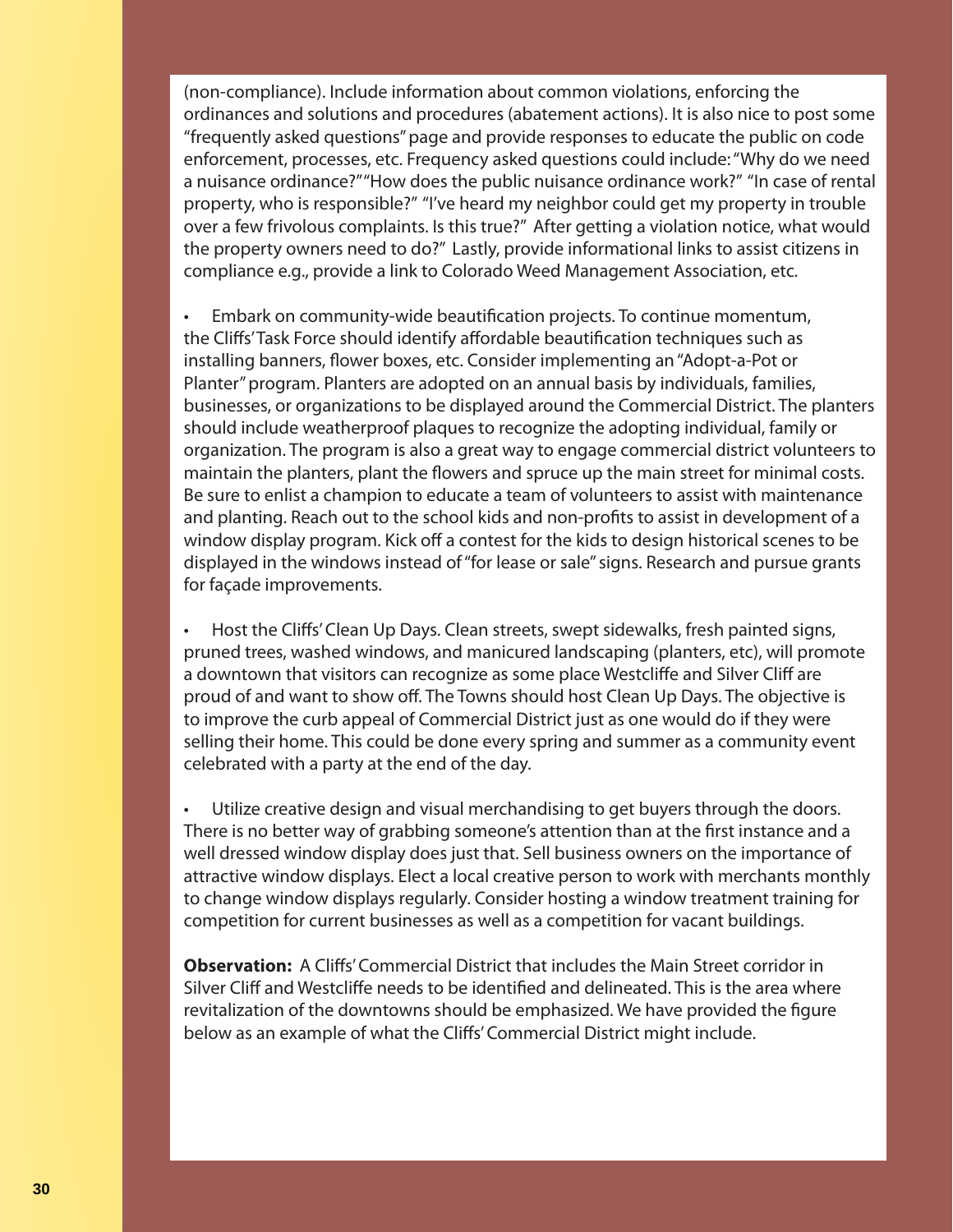

Aerial Map illustrating the Cliffs' Commercial District: Figure showing the proposed commercial district boundary, event/activity nodes, trails, entry signage locations, and parks.

**Observation:** There is a need for designated pedestrian connections throughout the Cliffs' Commercial District from Main Street to area parks, trails and historic resources.

# **Recommendations:**

• Identify and designate pedestrian connections from Main Street to area parks, trails and historic resources. These connections could be existing sidewalks, but they should all be clearly signed as a connection and what feature or features they are connecting to. There are no provisions for pedestrians along Main Street in Silver Cliff. Improvement plans need to be formalized and funding acquired for the installation of sidewalks, curb and gutters, street trees, and pedestrian level street lighting for this section of Main Street.

**Observation:** Silver Cliff needs an event and commercial node that can serve as the eastern anchor of the Cliffs' Commercial District.

**Recommendations:** Propose that the town facilitate the removal of the former cement plant facilities and other adjacent blighted structures to provide the land for a mining interpretive park at the base of the Silver Cliff mine. Using a private/public partnership, the Silver Cliff Mine Interpretive Park features could include:

• An amphitheater for events and attractions such as: melodrama, smaller scale (than the Bluegrass Festival) music events, dances, etc. These attractions would bring more people and revenue into the town of Silver Cliff and the entire Cliffs' Commercial District.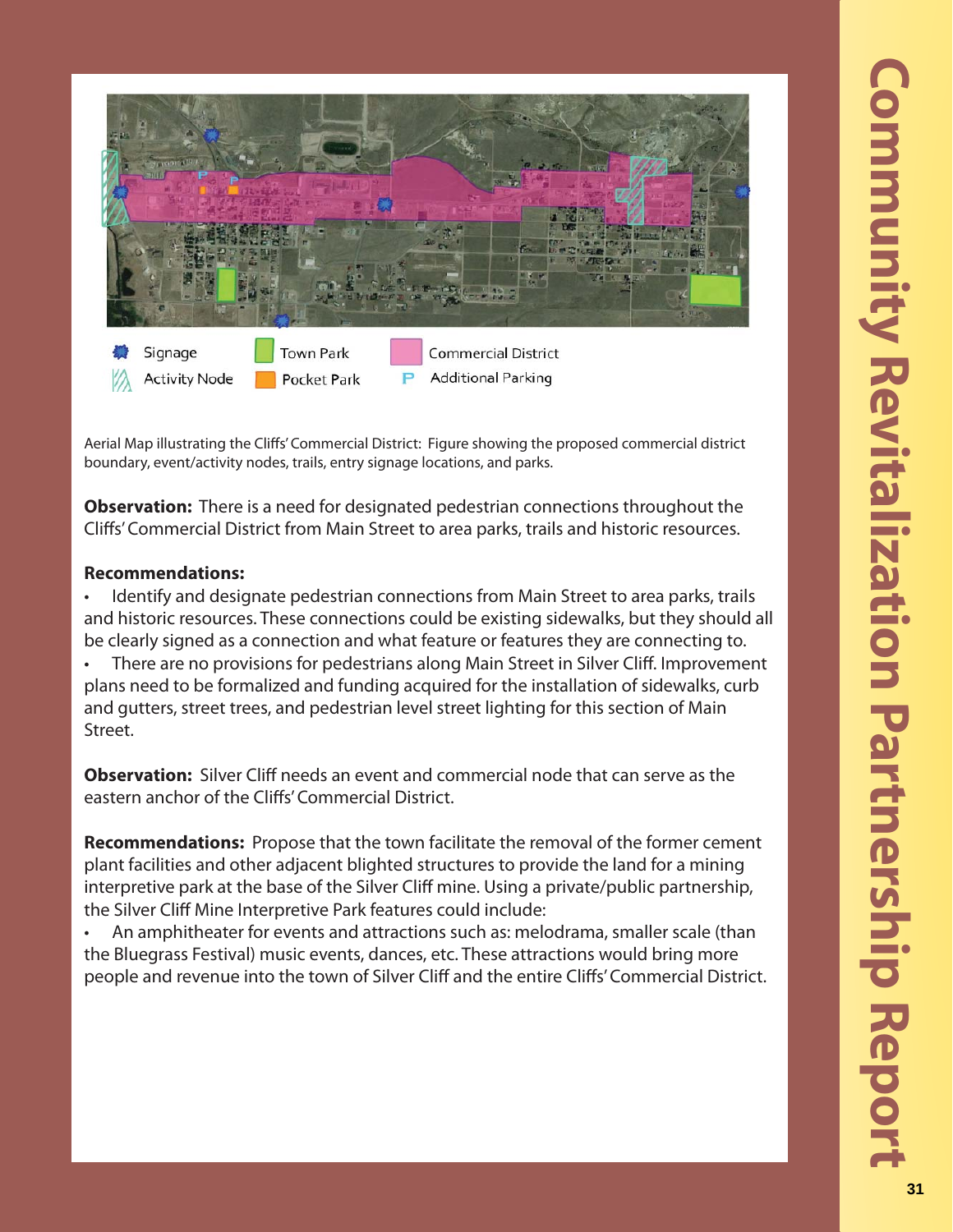

Amphitheater Graphic: Figure showing the proposed amphitheater at Silver Cliff Interpretive Park.

The park could also serve as the southern terminus of a new commercial/activity node located along Mill Street that could extend from the park on the north side of Main Street to a couple of blocks south of Main Street. Architectural guidelines should be developed for this new area that would reflect the mining history of the area, such as shown in the figure below.



Mill Street Graphic : Figure showing typical commercial building façades for the new Mill Street commercial/ activity node.)

**Observation:** There is a lack of public gathering spaces within the Cliffs' Commercial District that encourage people to stop, eat, and play there.

### **Recommendations:**

A second possible commercial/activity node in Silver Cliff has been identified in the vicinity of Hermit Lane and Main Street. There is a large, currently undeveloped parcel on the north side of Main Street that could be used for this second node. This site is adjacent to the Family Dollar store and near the school. It is also close to the Silver Cliff/Westcliffe town boundary and could provide an improved transition from Main Street Westcliffe to Main Street Silver Cliff.

The festival site at the west end of Main Street in Westcliffe and the proposed Silver Cliff Interpretive Park at the east end of Main Street in Silver Cliff should be designated special event nodes. They would provide activity anchors for both ends of Main Street and attract visitors to both communities.

Identify and develop strategically located off-street parking lots within the Cliffs' Commercial District that are within walking distance of the two special event nodes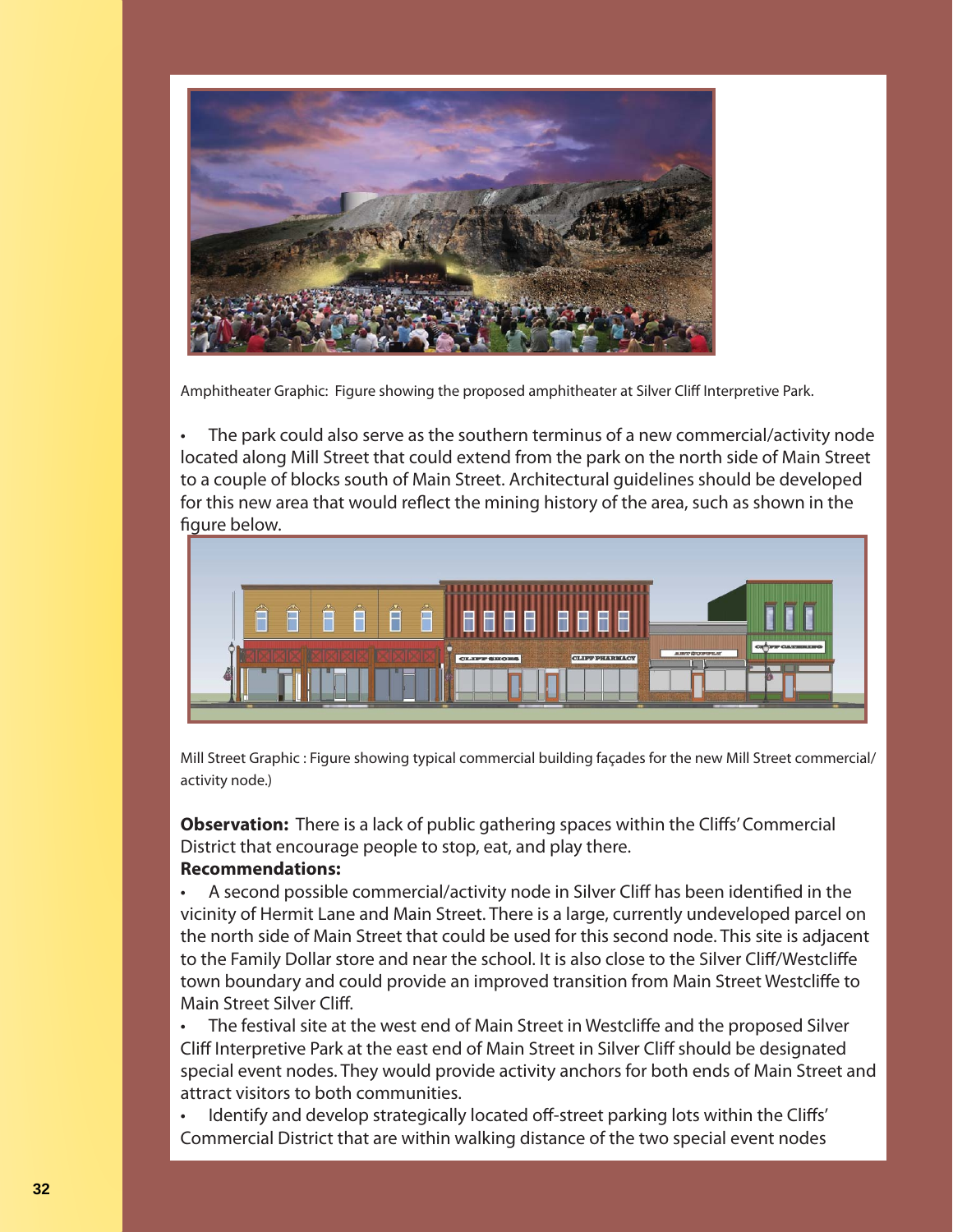(i.e. behind the 4th Street pocket park and at the vacant lot on the southeast corner of 2nd and North) in Westcliffe. People attending events at the festival sites would have to walk through the commercial areas to get to the festival site and then back again to their vehicles, giving the commercial district merchants opportunities to capture additional business.

The parking in the large lot on Rosita, just east of the Westcliffe festival site, should be reserved for large RV vehicles during large events (i.e. the Bluegrass Festival, 4th of July, etc.). These vehicles are self contained and their owners are less likely to visit local restaurants and shops. By requiring the owners of regular vehicles to park "in town" they will need to walk back and forth through the commercial districts.

Enhance the existing Westcliffe pocket park on Main and 4th Street by constructing a retaining wall and leveling out the north edge to create more usable space. This would provide enough space for the construction of a small gazebo or shelter that could be used as a venue for smaller entertainment events, etc. that would attract people to the commercial district. Some of these smaller events could be satellite to larger events such as the Bluegrass festival.

Explore opportunities for other small pocket parks or other community gathering places located in both towns where small events or small groups could gather. For example, there is a small open space between two buildings on the north side of Main Street, just east of 2nd Street in Westcliffe where there is enough room for some landscaping and 2 to 3 checkers/chess tables could be located. This area would attract people looking for a rest area – some place to just sit and relax; or a location for couples who would like to have a place to meet and play a game of checkers, chess, or cards as shown in the figure below.



Pocket Park Graphic: Figure showing conceptual pocket park.

**Observation:** The image of the Cliffs' Commercial District is inconsistent.

### **Recommendations:**

Develop a "brand" for the Cliffs' Commercial District that should include appropriate graphic signage for the entry gateways on Highways 69 and 96, pedestrians and vehicles directions for facilities and attractions, and parking. While consistent in general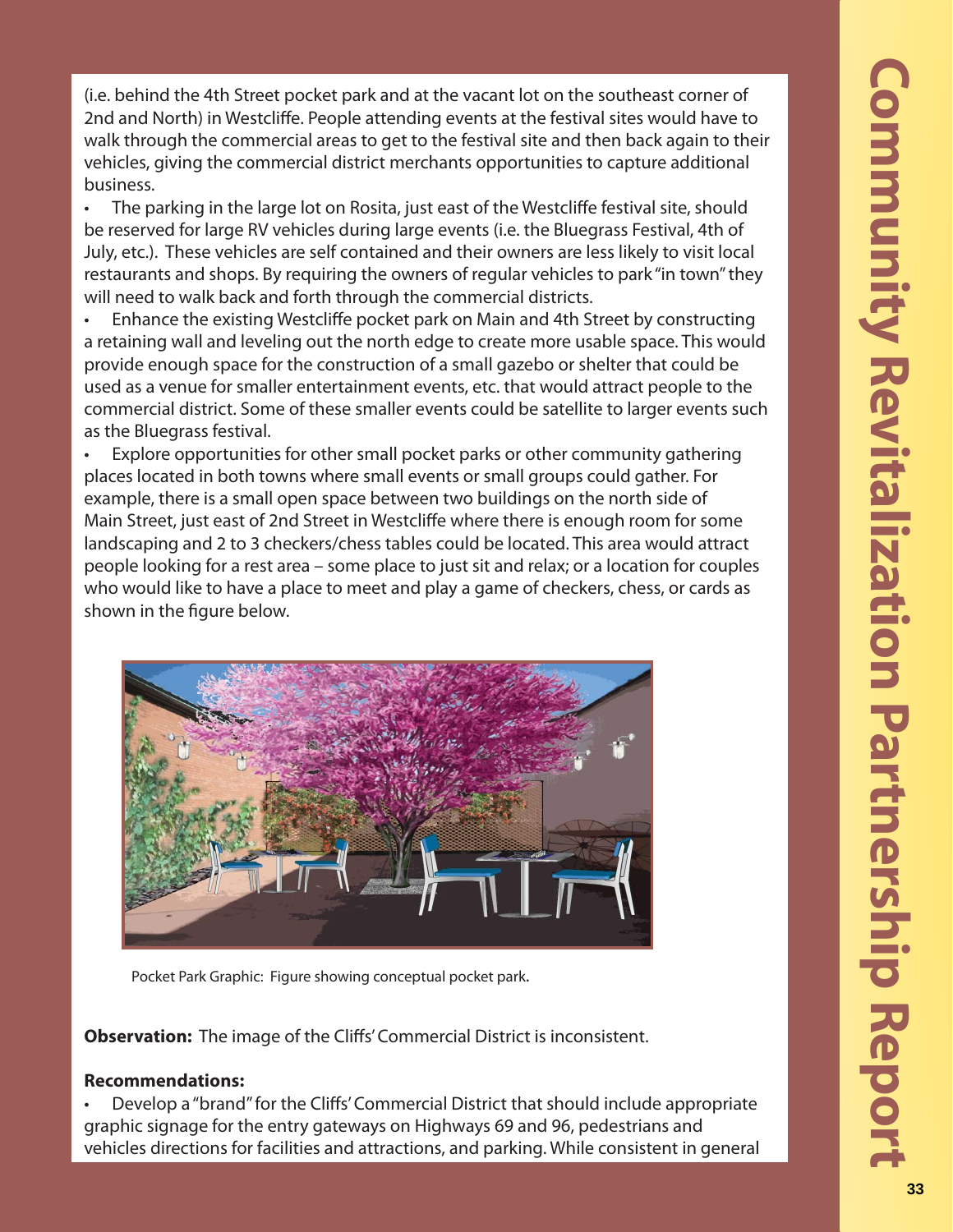appearance (materials, lettering style, shape and colors), the signage should distinctly highlight the character of each town.

• Where space allows provisions should be made to allow businesses in the Cliffs' Commercial District to utilize sidewalks and street rights-of-ways adjacent to the face of their building for business expansion (food, drink, sidewalk sales, etc.).

• The Main Street makeover should include streetscape and façade improvements. The streetscape improvements could include landscape plantings; uniform sidewalk paving treatment; uniform pedestrian-level street lighting that would improve pedestrian safety, while embracing and protecting the dark sky initiatives; information kiosks; and coordinated street furniture including benches, trash receptacles, bike racks, etc. Façade improvements could be as simple as a fresh coat of paint up to a complete renovation of the façade. However, any façade improvements should consider and incorporate architectural features that reflect the character and history of each town.



Typical signage examples. Cohesive signage would assist in finding parking, businesses, gathering spaces, and other amenities.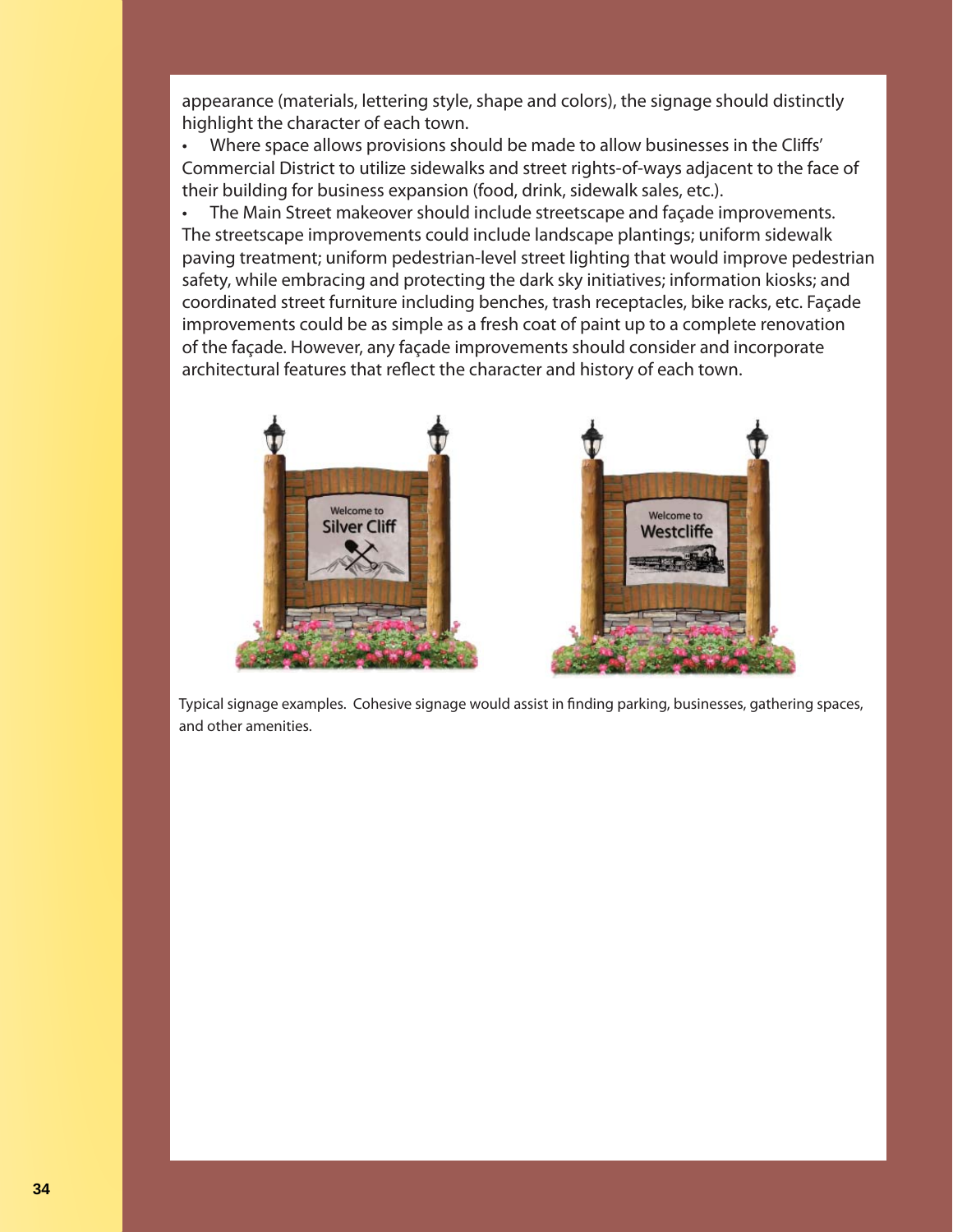# Historic Preservation

Historic preservation can be associated with many values; the cultural, social, or aesthetic values may be the most commonly thought of. However, the environmental, economic, and educational values are also important aspects of historic preservation.

**Observation:** There have been significant steps taken to identify the individual community's history through heritage tourism.

**Recommendation:** Continue working with regional partners for planning and long range vision of your communities' identity through heritage tourism. This will support the overall personality of your community while promoting tourism.

**Observation:** There is a need for each community to establish a group committed to preservation efforts and educating their community.

**Recommendations:** Utilize the organizational recommendations to form a group to work on preservation efforts in your community.

- Publish a current list of historical buildings on the national, state, or community register in the local newspaper and encourage building owners to discover the age and history of their own properties. Provide contact information and support to those property owners seeking assistance registering their building.
- Distribute any new historical findings to the local schools and newspapers to educate the community on the group's progress and discoveries.
- Publish a bi-monthly report in the newspaper highlighting an existing historical site or a new discovery to promote community involvement in the preservation efforts. Observation: There appears to be some buildings in the Cliffs' Commercial District that

may qualify for a historical listing.

Recommendation: Access State Historical Fund money to conduct an inventory of historic buildings in the Cliffs' Commercial District. Involve property owners throughout the process to generate interest in a historic listing.

- Send out a list describing the benefits for being on a historic registry. There is often confusion between a National Register of Historic Places listing and a locally designated or zoned historic landmark or district.
- After an inventory has been made, incentives and support for property owners who seek a historic listing should be created.

Observation: There is a need to identify heritage tourism differences between each community through increased signage and appropriate marketing. This will promote the diverse history of each community.

Recommendations:

Use heritage tourism and preservation as part of the economic development efforts because it improves your product!

• Make sure that all marketing resources available are promoting your communities unique heritage tourism opportunities.

• Keep residents and tourists interested year round by diversifying the activities and tours of each historic site.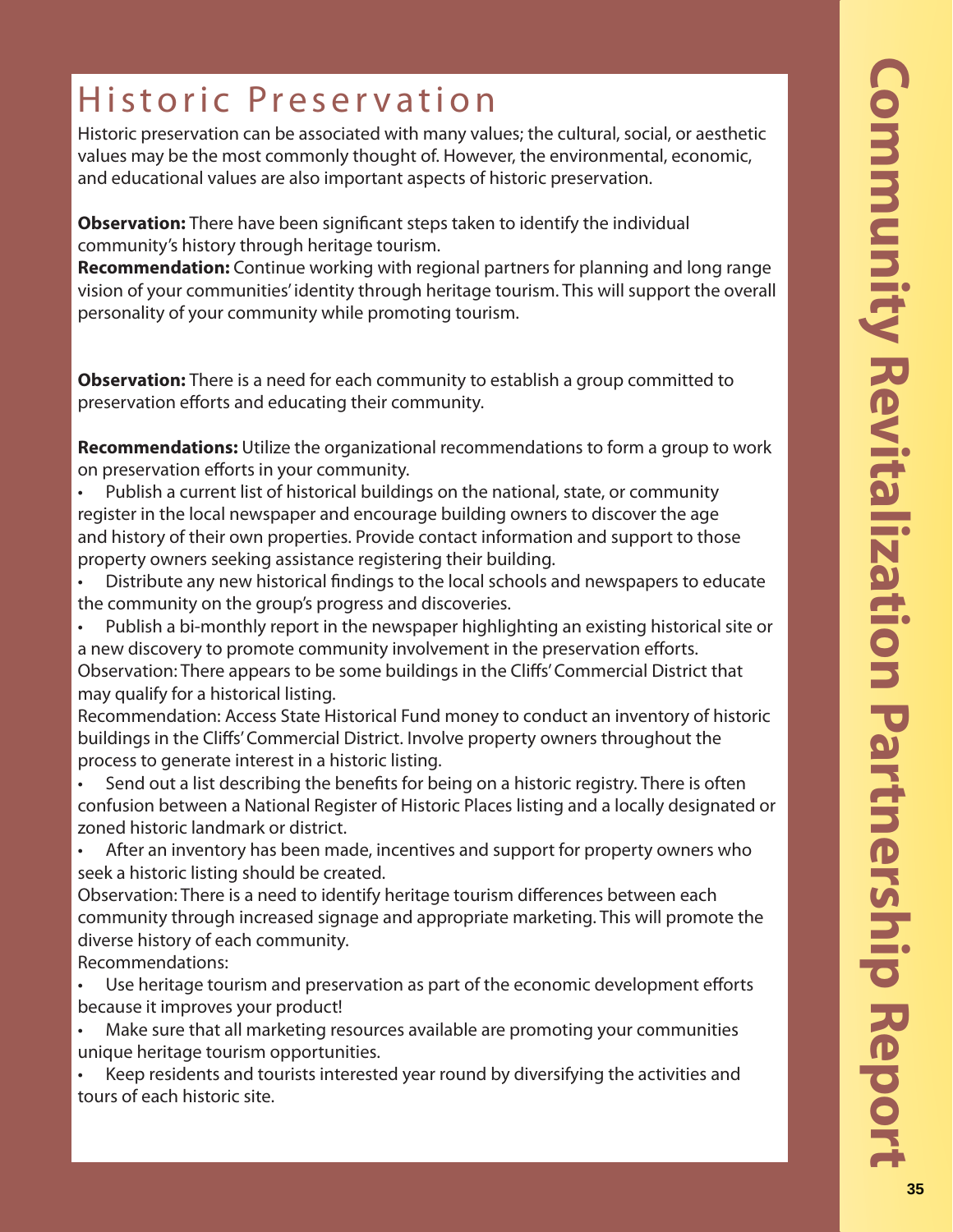# FUNDING MECHANISMS

From the resource team's initial observations, the communities are being somewhat successful in utilizing several of the following financing mechanisms. It appears that there are other opportunities for grants and other fundraising. Some of the current and potential sources of funds include the following:

### **ORGANIZATION**

• Continue to strengthen existing partnerships and explore new partnerships with other organizations that exist in the county and region. For instance, the library has provided business development training and the UAACOG and SBDC can provide oneon-one assistance to businesses seeking expansion, business plans and low-interest loans. This assistance is usually free.

Combine efforts and cash contributions from the County, Westcliffe, Silver Cliff, businesses and the Lodging Tax Board to hire a Chamber/Economic Development Director to oversee event scheduling, reply to visitor and business developer requests. There may be dollars available from the UAADC Enterprize Zone program, Office of Economic Development and foundations to assist in start-up.

Students can be used to develop a "Cliffs" webpage that coordinates and links all activities available in these two communities. The site can also be a place to host a "Cliffs" e-newsletter for better communication between the towns and businesses and the community in general. Students can be accessed through the DOLA-CSU Rural Technical Assistance Program.

# **PROMOTIONS**

• Continue the use of Booth Fees: Where appropriate continue the practice of using these charges applied to concessionaires at events, parades, and community gathering places to support the events.

**Heritage Tourism Office/Colorado Tourism Office Grants:** The Custer Merchant and Chamber Board and Director could work together with other chambers, the county and other regional entities to apply for a Colorado Tourism Office Marketing Matching Grant Program, which provides funding to not-for-profit organizations in the State of Colorado for the purpose of promoting the state or a region as a tourism destination.

• The local governments could apply for DOLA or OEDIT funding to complete a marketing study and plan that analyzes retail leakage and offers ideas on types of businesses to attract to the community or ideas on items existing businesses could add to their stores to keep locals from shopping "down the hill".

The Cliffs' Merchant and Chamber Board can apply to foundations to complete a Marketing and Branding Campaign.

# **ECONOMIC RESTRUCTURING**

• **Public or Business Improvement District:** The development of a public or business improvement district could help facilitate and pay for the expansion and development of parking areas, streetscapes and other improvements as well as improve maintenance of these improvements.

The attached matrix describes other possible funding structures that can help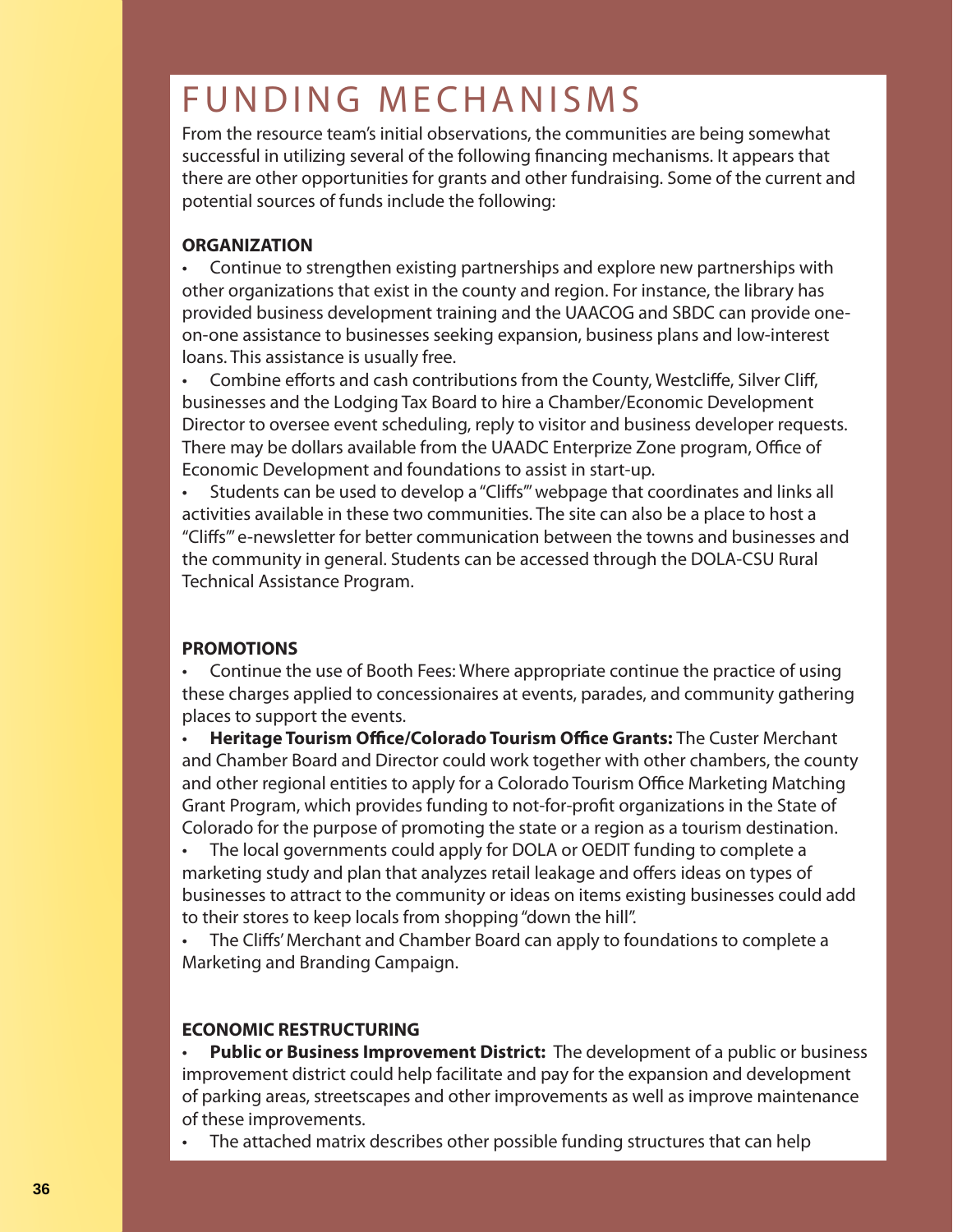provide additional financial resources for downtown infrastructure improvements and maintenance, but those include.

# **DESIGN**

**Governor's Office of Economic Development and International Trade:** This agency has several programs from economic development assessments to small business development centers.

**Governors Energy Office (GEO) Programs:** GEO has new funding programs to retrofit both public and business HVAC and lighting systems. The "Cliffs" businesses could utilize new technology and renewable energy sources to reduce costs. The Towns could upgrade existing facilities to achieve long term energy cost savings. One project may be the conversion of streetlights to more energy efficient LED type lights.

• **Small Business Administration and Economic Development Administration:**  These are two Federal Programs that can assist local businesses in business startup, expansion and relocation.

**DOLA** can provide preliminary design funds to Silver Cliff and Westcliffe to enhance Main Street or Town Center plans. In addition, DOLA, EDA, USDA and, even CDOT, can help fund the construction cost of sidewalks, gutter, signage, decorative street lighting, trees, benches and trash receptacles as a part of an overall streetscape project.

Local banks should be asked to offer low-interest loans to businesses for façade improvements.

# **Potential Sources of Funds include the following list:**

Heritage Tourism Office/Colorado Tourism Office Grants - The Colorado Tourism Office Marketing Matching Grant Program provides funding to not-for-profit organizations in the State of Colorado for the purpose of promoting the state or a region as a tourism destination. For more information, visit the website http://www.colorado. com/Articles.aspx?aid=42247

# • **Colorado Department of Transportation CDOT**

-Safe Routes to School Grant to develop trails through Silver Cliff and Westcliffe to connect the community to the school in a safe manner.

 -Enhancement Program Funds are available for pedestrian and bicycle, trails, acquisition of easments on historic sites, landscaping and beautification improvements along State Highways.

If interested, contact the Regional Transportation Office in Pueblo.

• **Community Development Block Grant -** These are federal funds that are distributed by DOLA. The Division of Housing and Division of Local Government have funds available, as does the Office of Economic Development and International Trade. DLG money is used for public facilities, including roads, streetscapes, parking lots, blight removal, storm drainage, planning, preliminary design; DOH money is used to construct housing, and OED money is used for Economic Development. Visit each agency's website to learn details.

• **Energy Mineral Impact Grant –**These grants are for public infrastructure. These funds could assist the community with public infrastructure improvements, including roads, streetscapes, parking lots, blight removal, storm drainage, planning, preliminary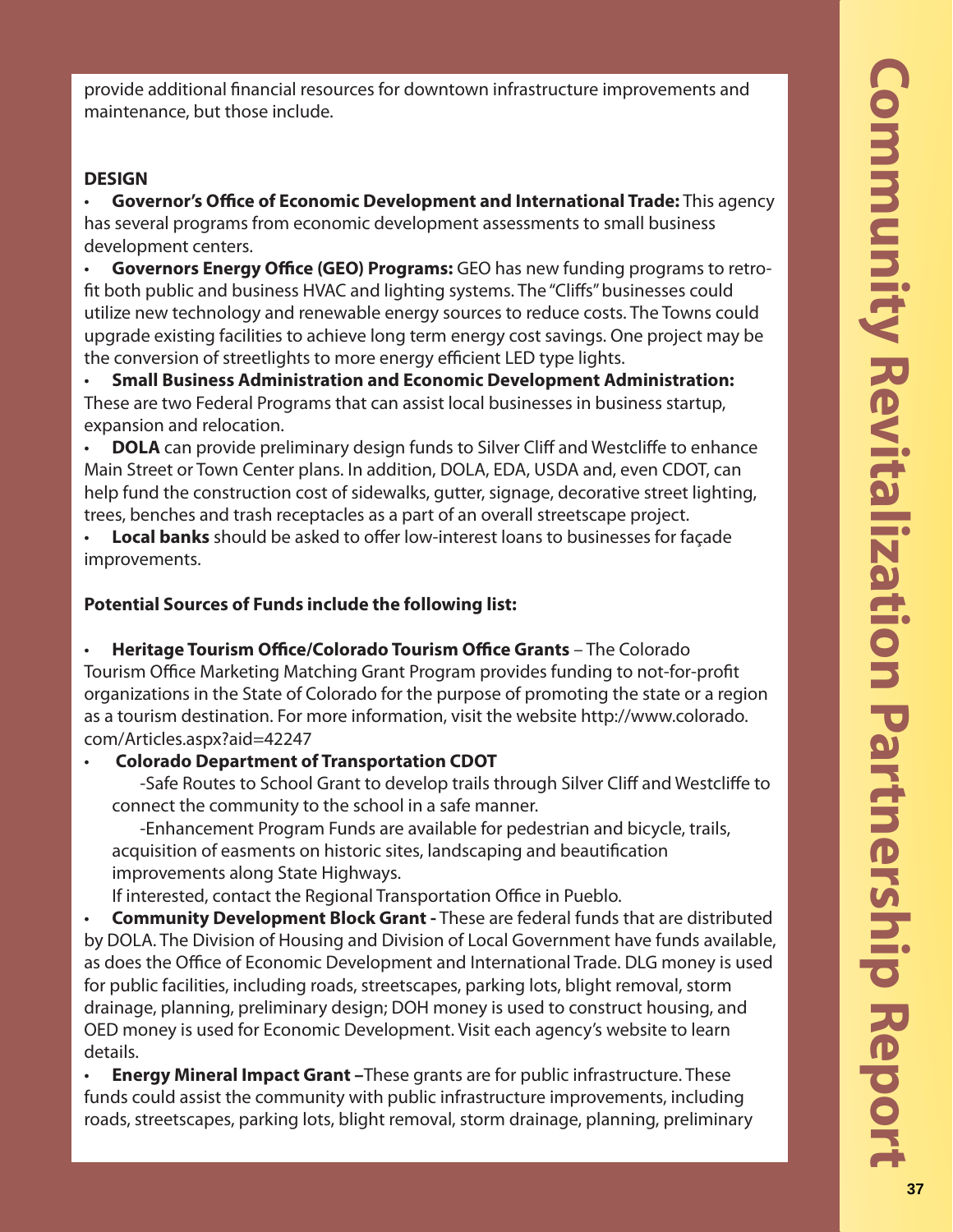**Community Revitalization Partnership Report Community Revita** ion Partnership Repor

design, etc.

**Governor's Office of Economic Development and International Trade - This** agency has several programs from economic development assessments to small business development centers. For more information: http://www.colorado.gov/cs/Satellite/OEDIT/ OEDIT/1165009699726

**EPA Brownfields Program -**This program provides direct funding for brownfields assessment and cleanup.

Governors Energy Office (GEO) and USDA Rural Development (RD) Energy **Programs** - Both agencies have new funding programs to retro-fit both public and business HVAC and lighting systems. Silver Cliff/Westcliffe businesses could utilize new technology and renewable energy sources to reduce energy costs. The town could install the new streetlights to more energy efficient LED type lights.

• **Small Business Administration and Economic Development Administration** – These are two Federal Programs that can assist local businesses in startup, expansion and relocation.

• **Great Outdoors Colorado (GOCO**)- GOCO uses a portion of Lottery proceeds to help preserve, protect, enhance and manage Colorado's wildlife, park, river, trail and open space heritage. The town should investigate funding for the new swimming pool.

• **Economic Development Administration (EDA)**- EDA provides funds to distressed communities for attracting new industry, encouraging business expansion, diversifying economies and developing private sector jobs. For information, contact John Zender at 301-844-4902, jzender@doc.gov, www.doc.gov.

**United States Department of Agriculture-Office of Rural Development- Funds** are available to finance acquisition, construction, conversion, enlargement, repair, modernization or the development of Colorado rural businesses. Typically, these are guaranteed loans. http://www.rurdev.usda.gov/co/rural-bus.htm

• **State Historical Society**- The Fund assists in a wide variety of preservation projects including restoration and rehabilitation of historic buildings, architectural assessments, archaeological excavations, designation and interpretation of historic places, preservation planning studies, and education and training programs. Contact: 303.866.2825, toll-Free: 877.788.3780, email: shf@chs.state.co.us

• **Non-Profi t Foundations**-Colorado Foundations such as Daniels Fund, Boettcher, Adolph Coors, El Pomar, The Colorado Trust, Gates Family, Colorado Health, Temple Hoyne Buell, Helen K. and Arthur Johnson, Kenneth King and Bonfils Foundations traditionally fund community priority projects through not-for-profit organizations in many communities.

# **Other Resources/Technical Assistance:**

**Downtown Colorado, Inc.** – As a member of Downtown Colorado, Inc., Silver Cliff/ Westcliffe will continue to be eligible for DCI services, training, and educational programs. It would be beneficial to review programs such as the Main Street Candidate Program that might offer some on-going training and support to Silver Cliff/Westcliffe's downtown efforts. Additionally, Silver Cliff/Westcliffe should access the benefits of the collaboration of DCI and Colorado Brownfield Foundation (CBF). A half day workshop is available to communities interested in working on downtown revitalization and brownfield sites.

**SCEDD** - SCEDD is a non-profit organization whose membership is the 13 counties of Southeastern Colorado. SCEDD is a resource that has helped its member counties and